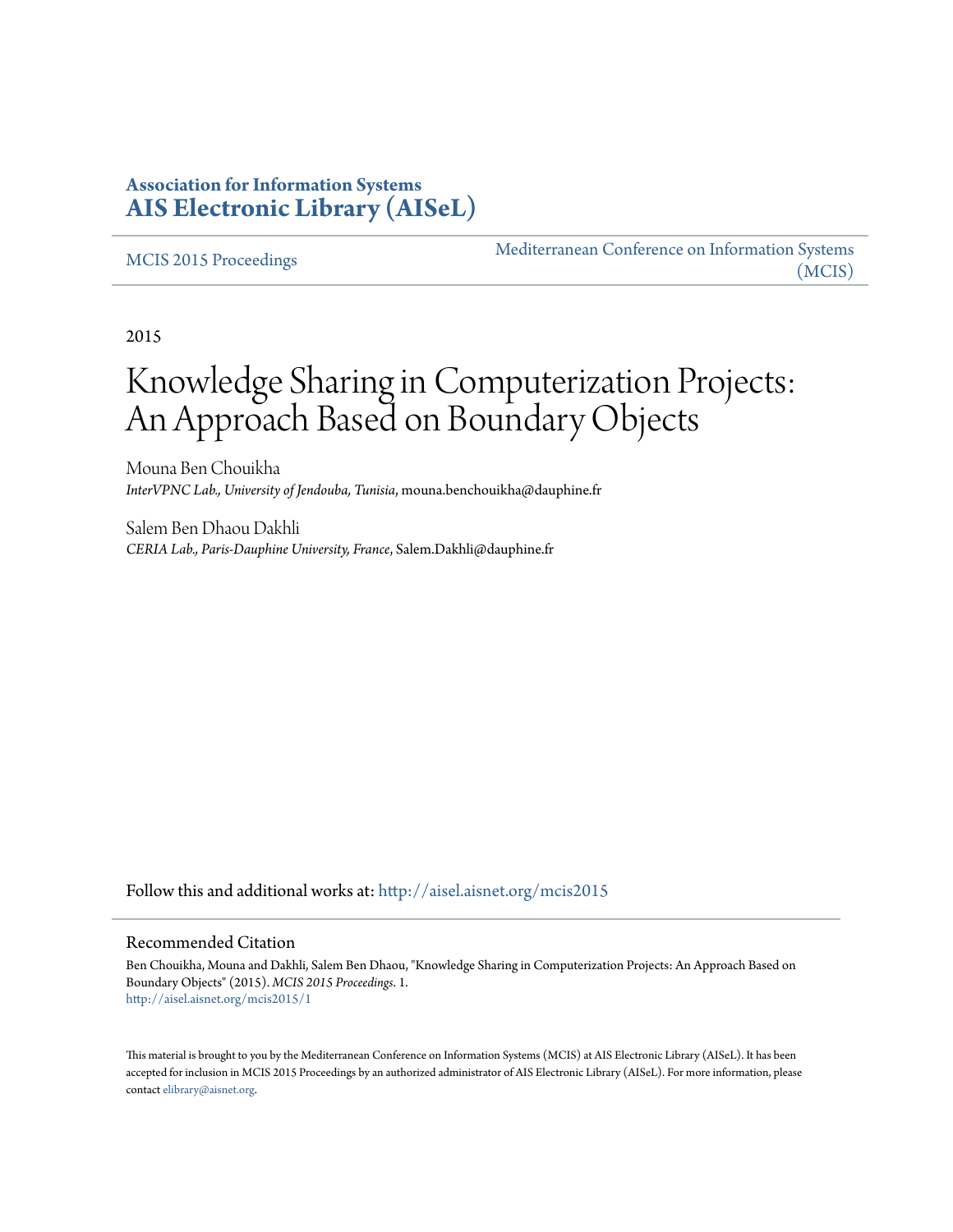# **KNOWLEDGE SHARING IN COMPUTERIZATION PROJECTS: AN APPROACH BASED ON BOUNDARY OJECTS**

#### *Completed Research*

Ben Chouikha, Mouna, InterVPNC Lab., University of Jendouba, Faculty of Law, Economics, and Management, Jendouba, Tunisia, mouna.benchouikha@dauphine.fr

Dakhli, Salem Ben Dhaou, CERIA Lab., Paris-Dauphine University, France, Salem.Dakhli@dauphine.fr

#### Abstract

*Computerization projects play a critical role in providing applications that meet the information needs of organizations and facilitate organizational change. They functions as a channel for the transmission of knowledge from individuals, methods, and past learning. As a result, knowledge management is a prerequisite to the success of such projects. Nevertheless, sharing knowledge held by organizational actors involved in computerization projects remains a difficult goal to achieve. In this paper, we analyze the obstacles to knowledge sharing in computerization projects in terms of knowledge boundaries. Apart from this analysis, the main contribution of this paper is the proposal of an approach to knowledge sharing in computerization projects, which relies on a typology of boundary objects. A case study based on development project of a reporting tool in an insurance company, has allowed us to verify the relevance of the approach proposed in this paper, and highlight its main managerial contributions..* 

*Keywords: Computerization project, knowledge, knowledge boundary, boundary object, organizational actor, project space..*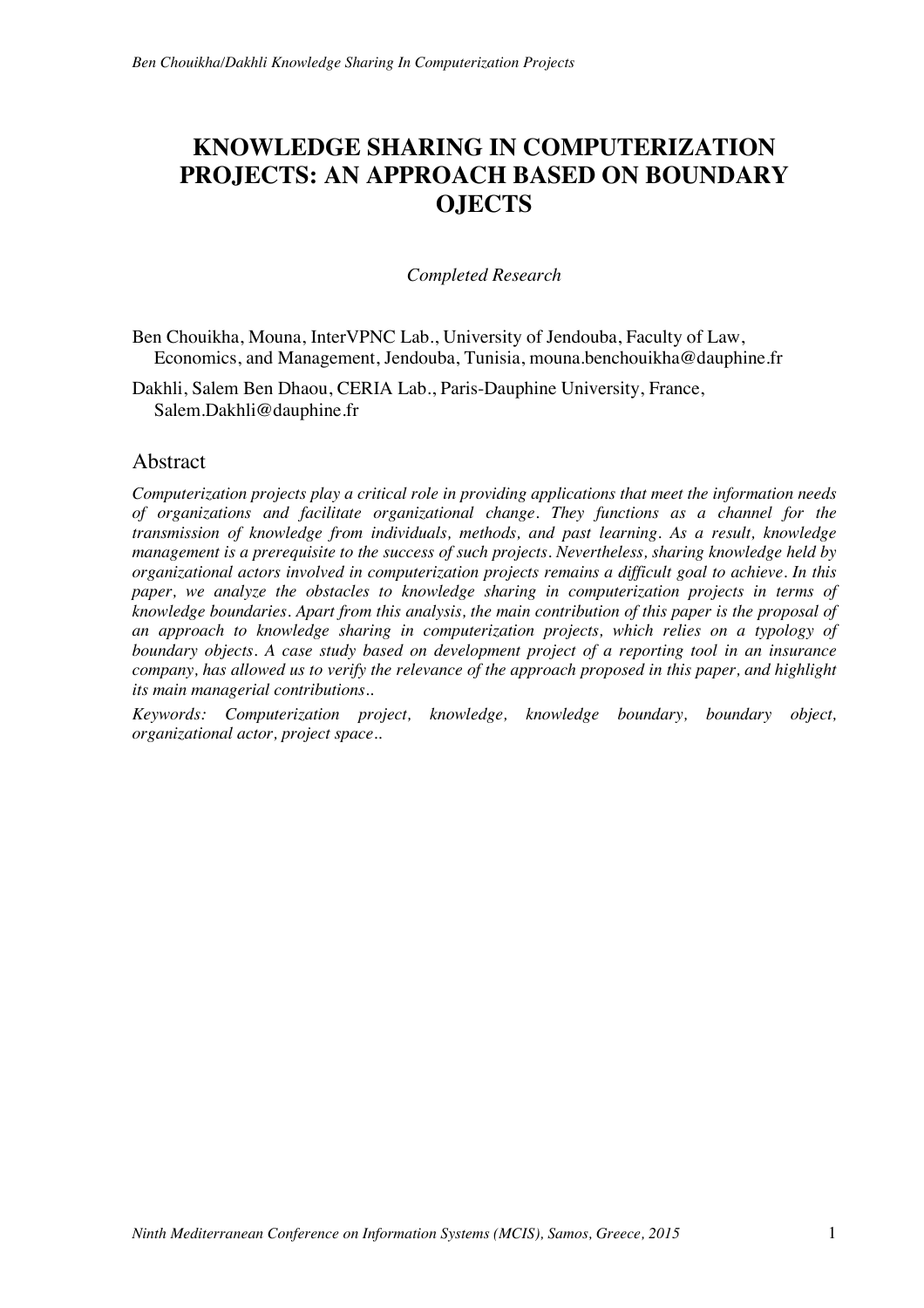# **1 Introduction**

The role of the information systems in the development and the survival of modern organizations is constantly growing (Henderson and Venkatraman, 1993; Henderson and Venkatraman, 1994; Hirschheim and Sabherwal, 2001; Sabherwal and Chan, 2001; Chan, 2001). Nowadays, information systems contribute to organizations efficiency and effectiveness and help them achieve difficult goals through providing an essential support to complex and interdependent organizational processes (Gurbaxani and Whang, 1991). The high frequency of changes induced by the external environment of organizations results in changes in the organizational processes and IT applications that support them. Not only such changes of information systems are difficult to implement but they are often related to severe cost, time and quality constraints. Moreover, the increasing share of the services economy (Horio and Watanabe, 2008) leads to institutional and legal changes that make value creation difficult without innovation of organizations catalogs of products and services and sales and delivery practices (Kotha, 1995; Kakati 2002). Innovation often results either in the creation of new organizational processes or in the modification of existing ones. To support efficiently innovative organizational processes, information systems must be agile and scalable. Moreover to be permanently effective and efficient, information systems evolves either by adding new applications or by modifying existing applications. Therefore, computerization projects play a critical role in providing applications that meet the information needs of organizations and facilitate organizational change. A computerization project is a temporary organization with unique and interdependent activities with a start date, an end date, a budget, and a goal consisting in the development of a software application to support partially or completely one or more organizational processes. The computerization projects can be considered as sets of organizational measures that enable modern organizations to reconcile short-term flexibility and long-term evolution, and constitute effective means to take into account new situations. These temporary organizations are complementary with permanent organizations that create stability (Ekstedt et al, 2002; Engwall, 2003; Manning, 2008; Kaulio, 2008). The success of computerization projects is a prerequisite to ensure that information systems play their full role in supporting organizational processes. It is measured by its efficiency and effectiveness. In other words, a computerization project can be considered a success if it results in an application that meets the needs of the organization, while respecting the constraints of cost, delay, and quality. However, successful computerization projects are rare as shown by many authors who noted that there is a software crisis born since the 60s of last century (Brooks, 1987, 1995; Toffolon, 1996; Toffolon, 1999; Reich, 2008). The software crisis has ramifications for both economic and social (Dakhli, 1998). Many solutions have been proposed in the literature to overcome the software crisis and reduce its impact. These solutions fall into two categories. The first category includes tools-based solutions aimed at improving the efficiency of computerization projects (Finlay and Mitchell, 1994; Coupe and Onodu, 1996). The second category comprises methods-based solutions intented to improving the effectiveness of computerization (Zachman, 1987; Sowa and Zachman, 1992; Boehm, 1988; Toffolon, 1996; Dakhli, 1998; Humphrey, 1999; Toffolon and Dakhli, 2002, Fayad et al., 2002; Longépé, 2006; Ross, 2006; de Vaujany, 2009). While these solutions have made significant improvements both in terms of efficiency and effectiveness of computerization projects, they not eliminate all the symptoms and causes of the software crisis which persists and seems to be worsening. This failure is in our opinion due to the fact that the solutions proposed to date have ignored that knowledge is the essence of both the computerization process and artifacts produced by these processes. So far, computerization projects were analyzed as temporary organizations where the action is paramount and tasks, budgets, people, and schedules must be controlled to achieve the expected results. Despite its contributions, this perspective is gradually replaced by a complementary perspective which considers that computerization projects are temporary organizations where learning and knowledge are essential. According to this new perspective based on both theories of knowledge management and organizational learning, a computerization project functions as a channel for the transmission of knowledge from individuals, methods, and past learning (Walz et al., 1993; Faraj and Sproull, 2000;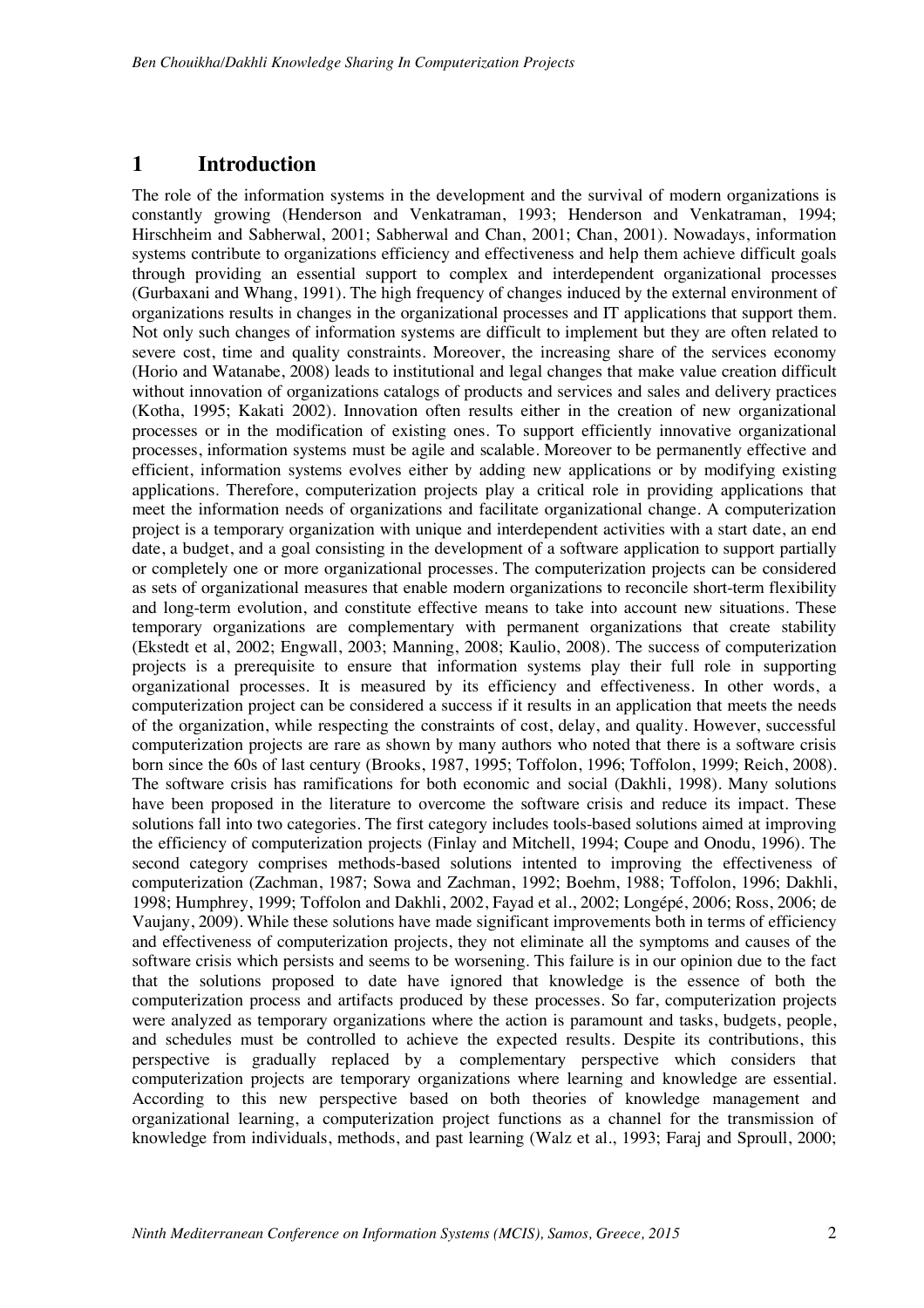Bredillet, 2004; Reich, 2007; Reich et al., 2008). During computerization projects life cycles, knowledge is shared, created, integrated, and operated to generate added value for organizations. Learning takes place for all stakeholders involved in a project of computerization: the sponsor, the project manager, business teams, and technical teams. Hence, the most important task of the project manager consists in combining knowledge from heterogeneous sources and mobilizing them to achieve the objectives of the computerization project he manages. As a result, management of the knowledge related to computerization projects is a prerequisite to deal with the software crisis. In particular, knowledge sharing by organizational actors involved in computerization projects is critical to the success of such projects. In this paper, we propose a knowledge sharing approach based on boundary objects. The goal of our work is to answer the following research questions:

- 1) What are the boundaries of knowledge in IT projects?
- 2) How can we manage the boundaries of knowledge in a computerization project?

To achieve this goal, we draw on the software global model proposed by Toffolon and Dakhli (2002) that we supplement by focusing on knowledge sharing. The motivation behind this choice of this model is related to its generic and structuring nature and its ability to describe the various aspects of computerization. Our paper is organized as follows. Section 1 explains why knowledge is essential for computerization projects. In Section 2, we present the theoretical foundations of our work comprising on the one hand, a synthetic description of the software global model and on the other hand, a presentation of the boundary object concept. In Section 3, we analyze how the management of knowledge boundaries contributes to knowledge sharing. Section 4 uses the software global model to identify the boundaries of knowledge in computerization projects. The boundary objects to manage these boundaries are described in Section 5. In Section 6, we present our research methodology, which includes a case study described and analyzed using the approach proposed in this paper. Section 7 concludes the paper by listing the contributions and limitations of the proposed approach, and future research directions.

# **2 Computerization projects knowledge**

The computerization projects are based on knowledge-intensive activities and result in informational artifacts (applications, documents, models, ...) that can be considered as an accumulation of knowledge shared by the organizational actors involved in these projects (Baetjer, 1998). According to this author, the effectiveness of these artifacts increases with the amount of shared knowledge between their stakeholders. Koskinen et al. (2003) and Newell et al. (2004) have confirmed that knowledge is created and shared in computerization projects. Other authors consider that computerization projects are temporary organizations that rely heavily on knowledge held by their team members to create informational artifacts (Lundin and Soderholm, 1995; Packendorff, 1995; Sodedund, 2002; Turner and Muller, 2003). Computerization projects team members learn both individually and collectively, transfer their knowledge to others, and create new shared concepts. Thus, computerization projects management and knowledge management are two nested processes (Leseure and Brookes, 2004). Moreover, Becker (2001) noted that the success of computerization project requires integrating knowledge distributed among several individuals and groups within the organization. Other authors consider that social capital is a possible channel for integration of organizational knowledge dispersed across individuals (Newell et al, 2004. Chiu et al, 2006). According to Adler and Kwon (2002), social capital is the capital sympathy resulting from the construction of social relations that can be mobilized for supporting action. Putnam (2000) identified two types of social capital: bonding social capital and bridging social capital. The former is a glue that strengthens the cohesion of teams through internal relationships between their members while the later relies on relationships between organizational actors to enhance the cohesion of social groups who do not know each other before. Newell et al. (2004) analyzed the impact of social capital on the integration of knowledge throughout a computerization project. The results of their work distinguish the initial phase of the other phases of a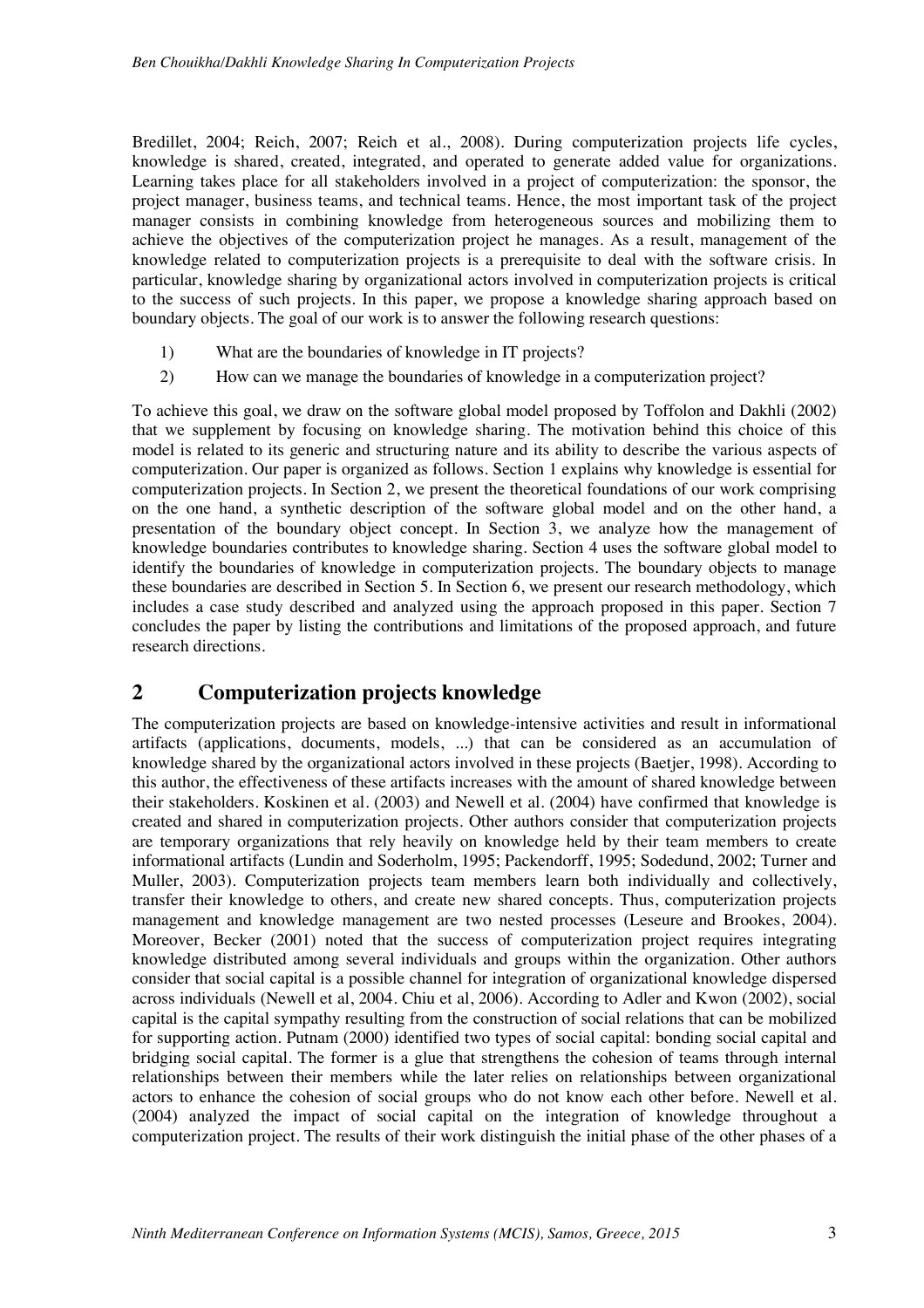computerization project. During the initial phase of a computerization project, the members of this project team use bonding social capital to weld the team and strengthen its internal cohesion by creating a common understanding of the project objectives and sharing their knowledge. As as the project progresses, the members of the project team mobilize bridging social capital to acquire external knowledge distributed among several social groups in order to achieve the project objectives. The results of conceptual work emphasizing the importance of learning and knowledge in computerization projects have been confirmed by several empirical studies. For example, Faraj and Sproull (2000) pointed out that the coordination of experts facilitates project members learning and improves their performance. Yoo and Kanawattanachai (2001) concluded that the success of a computerization project depends firstly on the knowledge held by each member of the project team about the expertise areas of other team members and secondly on the ability of each member of the project team to mobilize knowledge to achieve the project objectives. Knowledge relevant to computerization projects fall into four categories identified in the literature related to organizational learning and knowledge management (Reich and Wee, 2006; Reich, 2007): process knowledge, domain knowledge, institutional knowledge, and cultural knowledge. The process knowledge refers to knwledge held by computerization project stakeholders about the project structure, tasks, milestones, and methodology (Chan and Rosemann, 2001; Meehan and Richardson, 2002). It is a body of knowledge that makes computerization project stakeholders aware of their contribution to the project and what is expected of them in terms of deliverables, and helps them organize themselves to achieve the project's goals. Domain knowledge includes business knowledge, organization's context knowledge (opportunities, problems, potential solutions, …), and products related knowledge (Chan and Rosemann, 2001). The domain knowledge is dispersed throughout the organization. For example, the sponsor of a computerization project often holds the most important knowledge about the business, the problem to solve and its potential solutions, and the existing opportunities. Technical experts within and outside the organization have the knowledge related to the most appropriate technologies to support the possible solutions to the computerization problem. Likewise, members of the project team have a deep understanding of the organization and its organizational processes impacted by the computerization project. Institutional knowledge are a mixture of stories, information about power structures, and values of the organization. They don't relate to facts but focus on how to interpret and understand facts. This category of knowledge is essential especially for a technology provider or an external project manager to understand the computerization and business problems, their solutions, and the decisions taken as part of the computerization project. Cultural knowledge is based on both the areas of expertise and the national cultures of the computerization project team members.

# **3 Theoretical foundations**

In this section, we present synthetically the boundary object concept and the software global model which constitute the theoretical foundation of our work. In particular, we use the software global model to identify the computerization projects knowledge boundaries.

# **3.1 The software global model**

Based on the economic agency and transaction costs theories (Coase, 1937; Williamson, 1981; Alchian and Demsetz 1972; Jensen and Meckling, 1976) and the theory of dimensions of the software (Toffolon, 1999), the software global model is a framework for software production in modern organizations (Toffolon and Dakhli, 2002). According to this model, a computerization project is a temporary organization characterised by a structure where a group of individuals perform tasks in accordance with a production technology to achieve a set of objectives (Leavitt, 1963). This model considers that the structure of a computerization project is based on four project spaces: the problem space, the solution space, the construction space, and the operation space. The computerization project stakeholders are represented by four types of organizational actors: the customer, the architect, the developer, and the end user. Each type of actor is associated with a project space where he plays the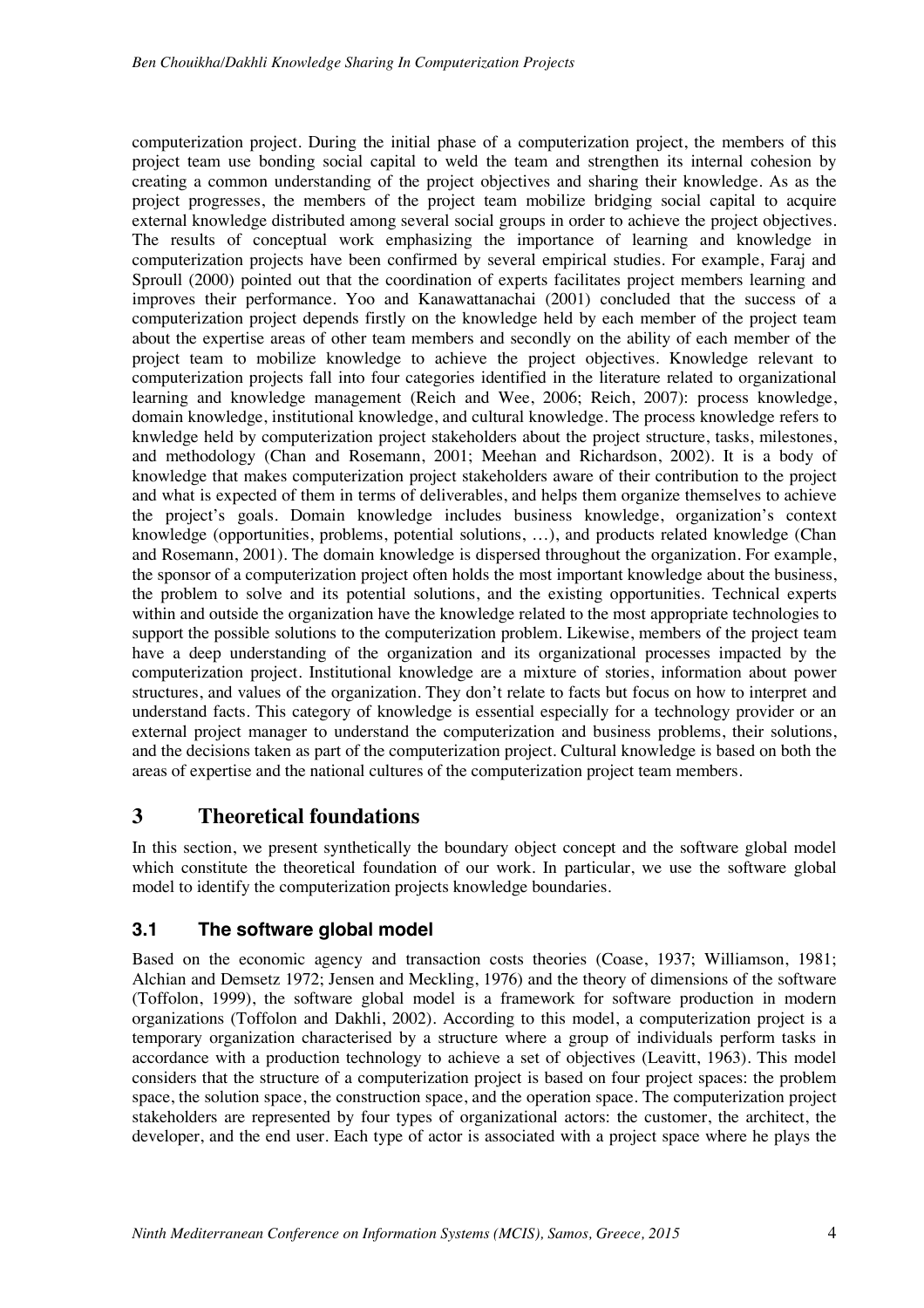principal role and may play a secondary role in other project spaces. The customer is associated with the problem space and plays a secondary role in the solution and the operating spaces. The architect is associated with the solution space and plays a secondary role in the problem and the construction spaces. The developer is associated with the construction space and plays a secondary role in the solution and the operating spaces. The end user is associated with the operation space and plays a secondary role in the construction and the problem spaces. The software global model describes computerization projects as network of producer-consumer contracts between organizational actors belonging to the four types listed above. These contracts are realized according to a meta-iterative process called PACO (Problem - Solution - Construction - Operation) which characterizes the dynamic part of a computerization project i.e. the tasks performed by the members of the project team. A computerization project starts from an organizational problem identified and resolved in the problem space. The organizational solution is submitted by the customer to the architect who defines, in the solution space, a software solution (software architecture) to computerize the organizational solution. This solution is implemented in the construction space by the developer who delivers a software which supports the activities carried out by the end users in the operation space. In this paper, we complete the dynamic part of the software global model by adding a project management process implemented by a project manager who plays the principal role in a project management space. The project manager plays a secondary role in the four project spaces which characterize the static part of the original software global model. Likewise, the four types of organizational actors involved in a computerization project play a secondary role in the project management space. The project manager is the contact for all other organizational actors involved in the computerization project, and the guarantor of the projects efficiency and effectiveness. Finally, in each of the five project spaces, the organizational actors involved in a computerization project use a production technology to accomplish their tasks and achieve the project goals. This technology consists of material resources, methods, techniques, tools, and existing procedures within the organization. The following diagram (Figure 1) illustrates the computerization project model used in this paper.



*Figure 1. The computerization project model* 

# **3.2 The boundary object concept**

The concept of boundary object was introduced by Star and Griesemer (1989) as an instrument of cohesion of many social worlds around a single shared goal. According to these authors, a boundary object is positioned at the crossroads of several social worlds to take into account the needs and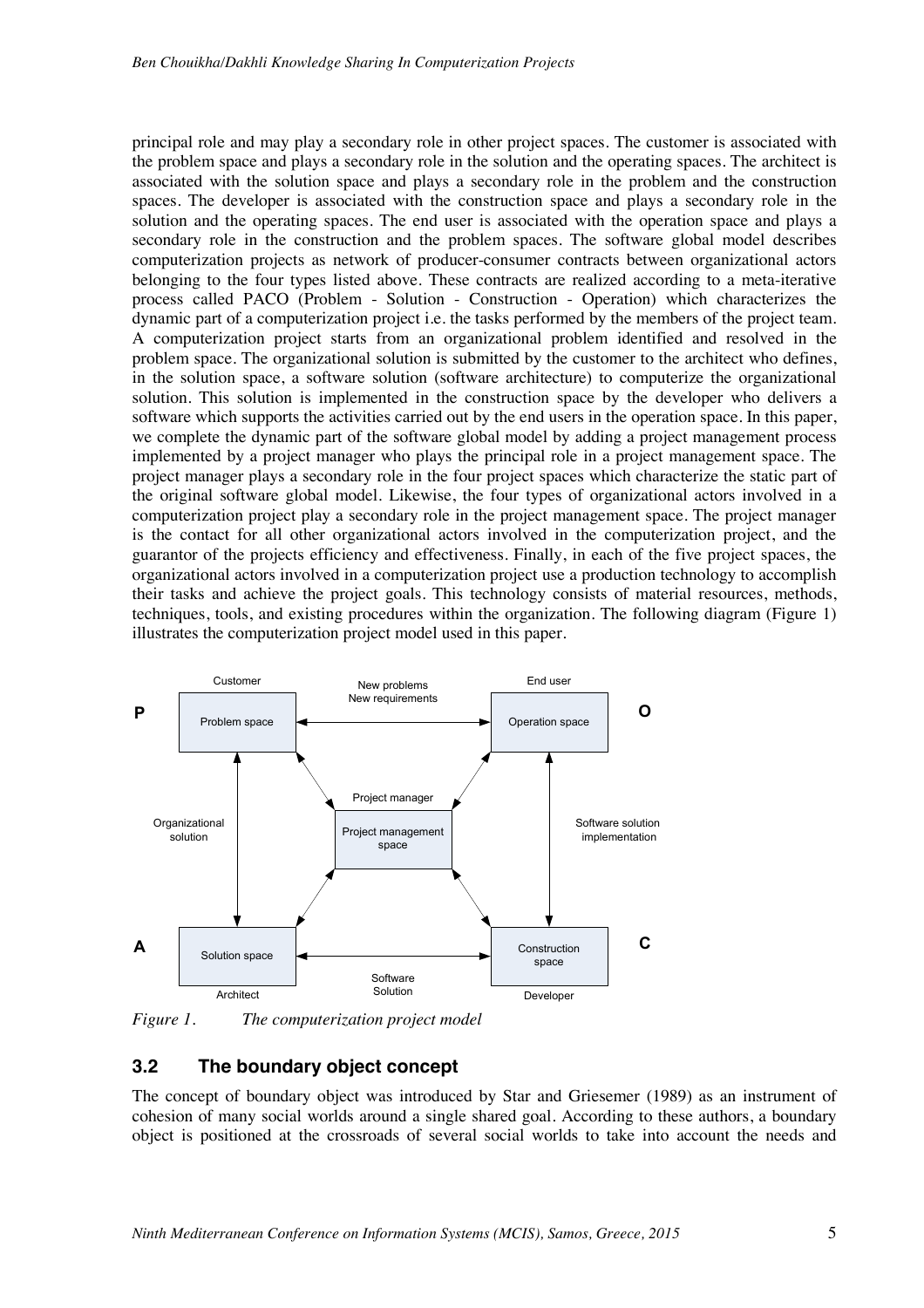constraints of each world. It is an instrument with a common set of shared knowledge that facilitates understanting and cooperation, and minimizes conflicts between organizational actors who have different representations of a problem. Thus, the boundary objects are characterized by their ability to federate, around a common goal, organizational actors with heterogeneous identities and different or conflicting interests. In other words, boundary objects are used for information collection, and knowledge sharing between organizational actors belonging to different social groups. Whether general or specific to a social world, a boundary object has three essential characteristics identifiable by all the social groups using it. First, it is flexible enough to adapt to the needs and constraints of organizational actors from different social worlds. Secondly, it is robust enough to maintain a common identity among many social worlds. Finally, a boundary object is not very structured in order to make its use easier in different social worlds. In addition to the three essential characteristics listed above, Vinck (2009) considers that a boundary object must be modular, multipurpose, standard, and enough abstract. In particular, the multipurpose nature of a boundary object means it can be used in the context of many different activities and practices. Star and Griesemer (1989) distinguish four categories of boundary objects: repositories, ideal types, multi-perspective objects, and standard forms. Repositories contain data that can be used by different organizational actors based on the social world they come from and their own practices. Databases and intranets are examples of repositories. Ideal types are boundary objects whose content is not identical for all social groups who adapt information inherent in these objects according to their needs and their particular contexts. Ideal types include notably computerization methods which are customized by organizations applying them. Multi-perspective boundary objects are shared by different social groups but their contents and their roles are perceived differently by these groups. For example, a software architecture model is a multiperspective boundary object which is considered as a constraint and a source of delay by the project managers, and as a prerequisite for the quality and sustainability of the software solution provided by the information system architects. The standard forms are tools for the collection, aggregation, and analysis of data in a format shared by different organizational actors. The dashboard of a computerization project is an example of standard form shared by all project stakeholders. Briers and Chua (2001) suggest a fifth boundary objects category characterized by a high level of legitimacy and shared by a significant number of organizational actors either intra or inter-organizations that can use them specifically. Business rules, best practices shared by many managers, and organizational culture fall into this category. Organizational culture is a category of boundary object can be generalized to include moral and cultural values shared by organizational actors belonging to different social groups.

#### **3.3 The management of knowledge boundaries'**

The work of Carlile (2002, 2004) about the role of boundary objects in knowledge sharing is among the main contributions in this field. The significance of boundaries between different social groups and different disciplines has been highlighted by several authors (Leonard-Barton, 1995; Brown and Duguid, 2001). Based on the findings of Star and Griesemer (1989), Carlile (2002) identified three relational properties of knowledge at the boundaries between different fields. These properties are the difference, the dependence, and the novelty (Rebentisch and Carlile, 2003). The difference results from of the specialization areas and for the amount or type of accumulated knowledge. The concept of dependence between two entities defined by Litwak and Hylton (1962) as the condition requiring the two entities to consider each other to achieve their goals. The third relational property of knowledge at boundaries is related to the degree of novelty which impact the relations between actors belonging to different social worlds and involved in a project. Carlile (2002) noted that the emergence of a novelty at the knowledge boundaries between different disciplines or different social groups can result in the lack of a common language for representing the differences and dependencies between actors involved in a project.

According Carlile (2002, 2004, 2005), the management of knowledge boundaries is necessary to facilitate knowledge sharing in order to achieve the common goals of project team. This author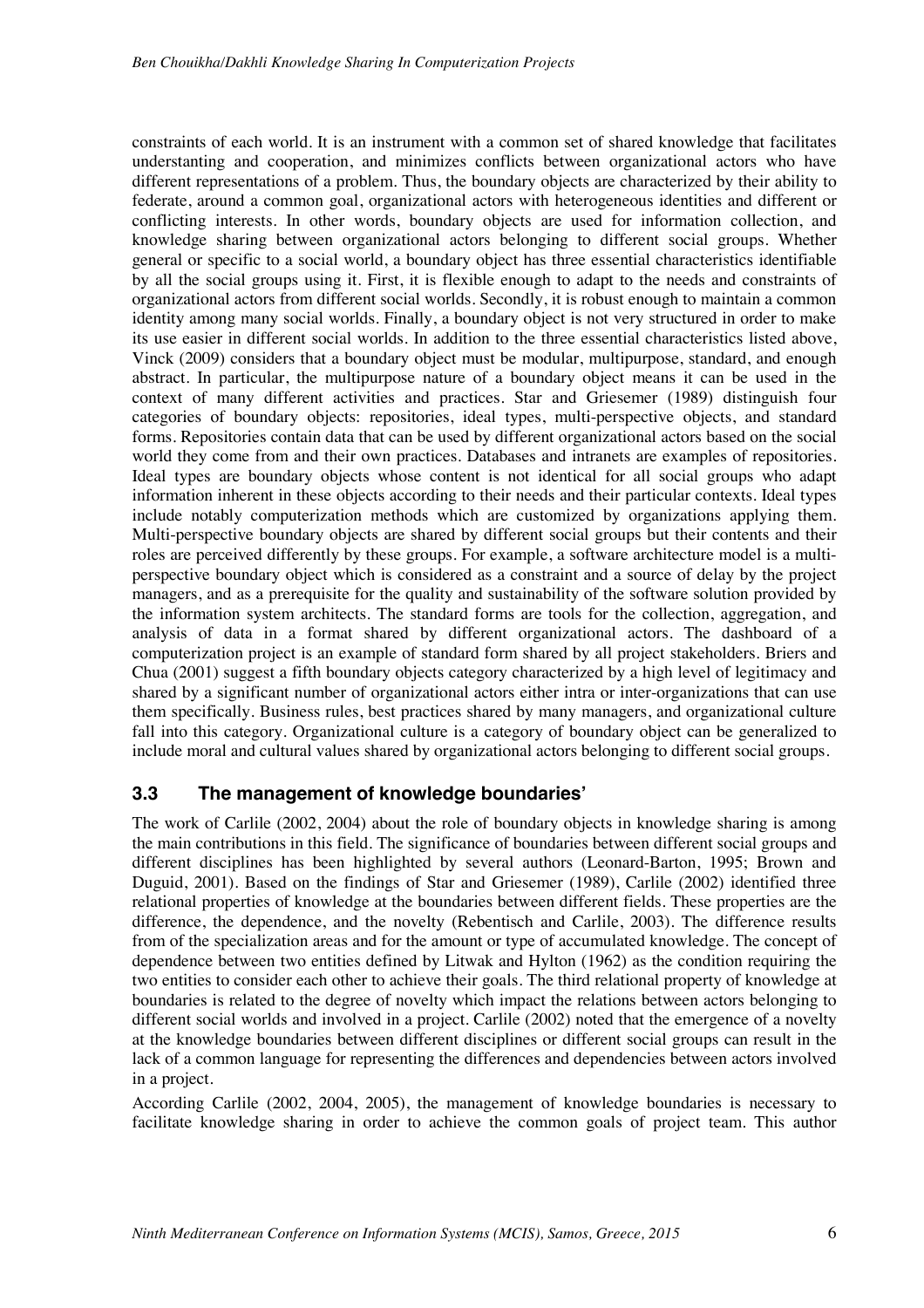distinguishes three types of knowledge boundaries (syntactic, semantic, and pragmatic) and proposes three approaches to manage efficiently Carlile (2004, 2005).

The syntactic boundary is characterized by the stability and the control of the differences and the dependencies between the organizational actors. Carlile (2004, 2005) stresses that knowledge transfer is the most appropriate approach for manager syntactic boundaries. Such an approach - called oriented information processing - is based on the development of a common language to share and evaluate knowledge at the boundaries.

The transition between the syntactic and the semantic boundaries occurs when a novelty makes ambiguous at least partly knowledge dependencies, differences or interpretations. To manage the knowledge semantic boundaries, Carlile (2004) suggests a translation approach called interpretative approach for creating common interpretations that constitute adequate means to share and evaluate knowledge at the boundaries.

The transition from a semantic pragmatic boundary to a pragmatic boundary occurs when an important novelty generates conflicting interests between actors. These interests constitute barriers to sharing and assessment of knowledge across boundaries. Indeed, in case of conflicting interests, knowledge developed in one domain often generates negative consequences for other domains, materialized by costs incurred for the actors belonging to these domains. Because of these costs, the actors are less willing to make the changes induced by an important novelty. According Carlile (2004), the management pragmatic boundaries is based on a transformation approach - called political approach which facilitates the development of common interests through the transformation of actors conflicting interests and knowledge. These common interests constitute adequate means to share and evaluate knowledge at boundaries.

Carlile (2004) suggests that knowledge sharing at boundaries requires the creation of boundary objects common to organizational actors involved in a project. The knowledge representation using boundary objects (Star 1989) and the knowledge management process at boundaries that these objects facilitate is the key to the development of an effective context common to organizational actors who hold different types of knowledge. According to Carlile (2002), effective boundary objects establish a common language for representing knowledge and provide a concrete method to specify differences and dependencies of knowledge at boundaries. Boundary objects can be technical specialists (individuals), mutually accepted methods, or shared artifacts. Whatever their category, they not only facilitate the representation of knowledge, but also its translation and transformation. Moreover, the boundary objects provide guidance regarding the roles of the actors involved (who defines the knowledge representation? Who can modify it?). Ben Chouikha (2010) confirmed Carlile's conclusions (2002, 2004) while analyzing the design of earning organizations and validated these conlusions using a longitudinal case study focusing on several project teams in a context merger between two international companies of telecommunications services. Ben Chouikha and Dakhli (2011) completed Carlile's work through a study knowledge sharing in a virtual organization.

The creation of boundary objects for management of knowledge at boundaries leads to transformation of knowledge held by different actors interacting at boundaries. Such transformation starts when relevant sources of knowledge have been identified. If the degree of novelty is low or the dependencies between specialization domains are stable with defined boundaries or interfaces, the transfer of knowledge may be sufficient for knowledge sharing between individuals, groups, or organizations (Argote, 1999; Winter and Szulanski, 2001). However, the innovation degree increases, the differences and dependencies between individuals and groups of individuals often generate negative effects and problems that must be solved jointly. Thus, the specialized knowledge and expertise to be integrated must be transformed in order to eliminate the negative effects, and build a collective solution. The challenge of creating new knowledge is not limited to the transition from tacit knowledge to explicit knowledge through externalization as noted by Nonaka and Takeuchi (1995) but consists in negociating, redefining, transforming knowledge used by different groups to create a new solution (Carlile, 2002).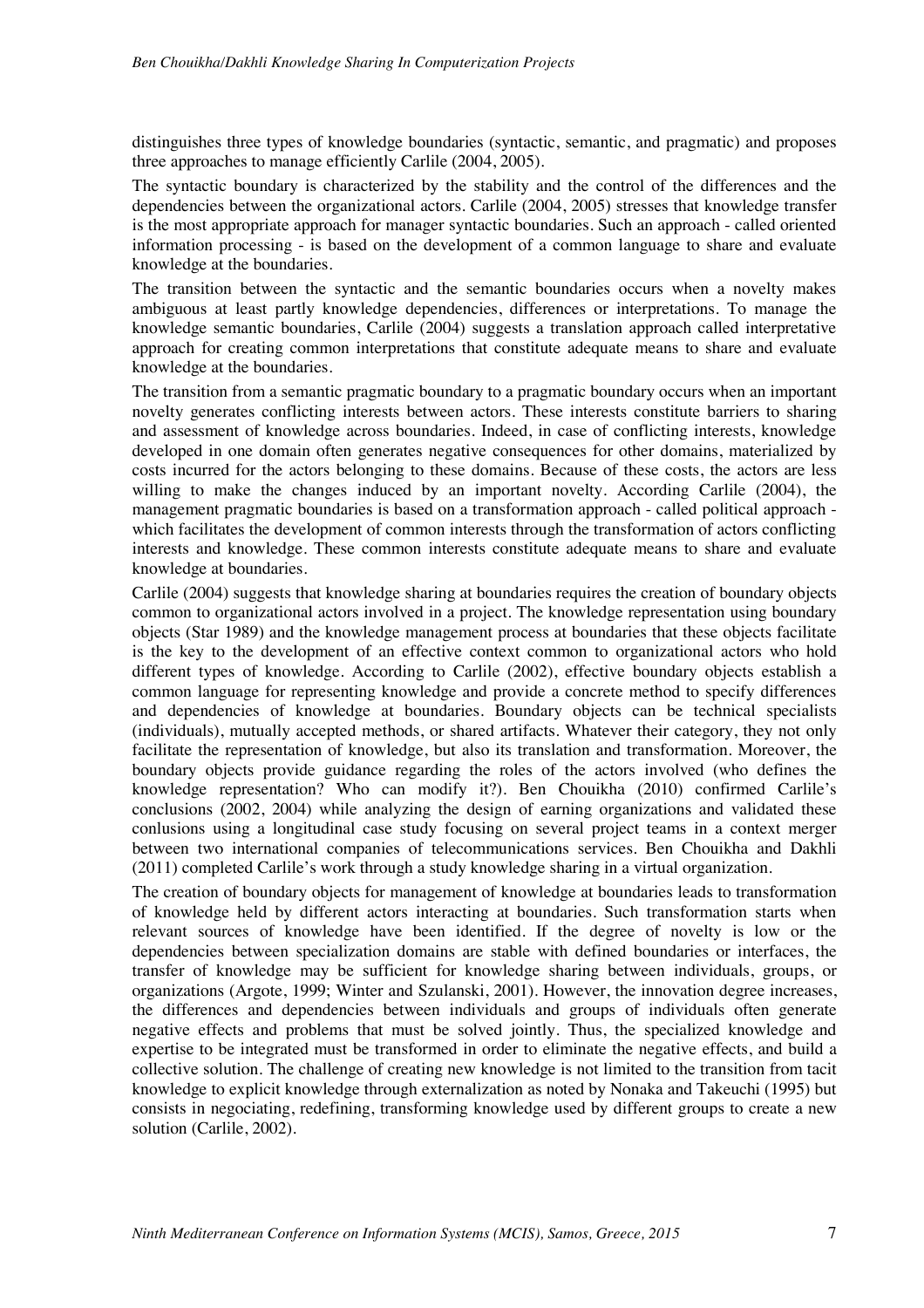We note that the representation of knowledge, which plays an important role in this step, takes place at two levels: intra-specialization and inter-specializations. In particular, the bottleneck of the transformation of knowledge is through the different specialization domains (inter-specializations) since experts in different domains lack a common language or - in the case of complex situations – a common method of negotiation and trade-off between various alternative possibilities that enable different sources of knowledge to contribute to the construction of a new product or service. In other words, experts who hold different knowledge types need a shared context offering tangible and relevant common method and means to specify their differences and their dependencies. In particular, since the knowledge transformation process is iterative, this common method must improve the experts ability to represent, specify and negotiate their knowledge transformation throughout the iterations (Carlile, 2003). As a result, the integration of knowledge held by several organizational actors presents many difficulties and depends on the context in which these actors operate (Becker, 2001; Maaninen-Olsson et al., 2008; Carton and Farastier, 2012).

# **4 The knowledge boundaries in computerization projects**

In this section, we first show that the difficulty to share knowledge in computerization projects is due to the existence of many knowledge boundaries between actors involved in such projects. Then we use the software global model to develop a typology of knowledge boundaries in computerization projects.

# **4.1 Knowledge sharing barriers in computerized projects**

Becker (2001) has highlighted the difficulty to manage knowledge distributed among several individuals and groups within an organization. In particular, the computerization projects involve actors whose roles are multiple and involvement is variable. The interactions between these actors needed to achieve the project objectives - are impacted by the specific nature of the organizational context of the project (cost, quality, time, ...). The dispersion of organizational knowledge may result in inadequate mobilization of critical knowledge due to differences in status between the project team members, the physical distance separating them, or the lack of familiarity related to differences in culture, thinking patterns, and languages. This is confirmed by Reich (2007) who has established that there is a lack of common understanding of knowledge management in the context of computerization projects and that the project team knowledge is difficult to mobilize to achieve the project objectives because of the absence of a knowledge management approach implemented within the organization (Arthur et al., 2001). According to Reich (2007), the knowledge management in the context of a computerization project consist in applying a set of principles and processes designed to bring significant knowledge to the project team. Thus, the effective management of knowledge facilitates the creation and integration of knowledge, minimizes the amount of lost knowledge, and reduces knowledge gaps between the members of the project team.

Hardy et al. (2005) defined the effective ccoperation as a process based on the differences between the participating actors to produce innovative solutions that represent a consensus among the concerns and viewpoints of these actors. This process is facilitated by the existence of an identity and shared practices (Hardy et al., 2005; Levina and Vaast, 2005; Feng et al., 2011). However, the differences in status between actors involved in cooperation constitute barriers for this process (Hoegl and Gemuenden, 2001; Levina, 2005; Metiu, 2006).

The ineffectiveness of cooperation in computerization projects is due to the existence of social or organizational boundaries between the members of the project team, which impede the creation of a common identity and shared practices and reinforce the status differences. Spatial or temporal physical distance between the members of project team is an example of organizational boundary (Levina and Vaast, 2005, 2008). Similarly, differences between spoken and written language, national or professional cultures, and the positions held are social boundaries that can both exacerbate inequality and reinforce status differences between the members of project team (Lam 1997; Espinosa et al.,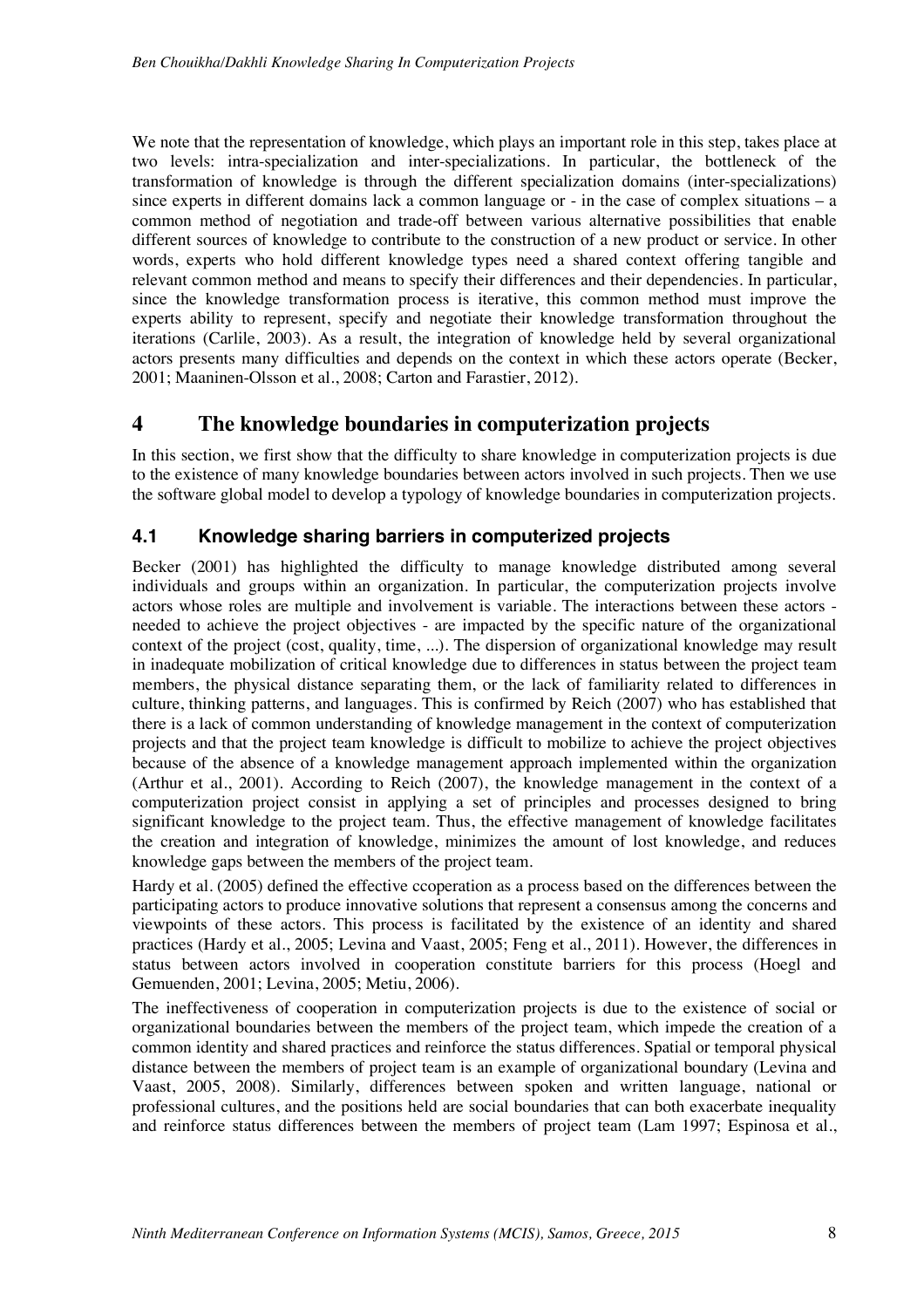2003; Krishna et al 2004;. Levina and Vaast, 2005; Levina and Vaast, 2006; Birnholtz and Finholt, 2007; Cramton and Hinds, 2007; Levina and Vaast, 2008).

Apart from organizational and social boundaries, Cramton and Hinds (2007) and Walsham (2002) emphasized that the boundaries resulting from the differences in practices between the members of project team are the most important barriers that inhibit the cooperation between these actors. Cooperation in a computerization project is made even more difficult by the fact that a significant part of the knowledge necessary to the project is tacit or embedded into the practices of the different actors involved in this project (Lam, 1997; Cramton, 2001; Hinds and Mortensen, 2004; Metiu, 2006, Levina and Vaast, 2008). Metiu (2006) pointed out that the status differences between computerization project team members can emerge from the context of project: conflicts related to design patterns or computer programs property,… Furthermore, the differences between the professional and industrial practices result in more knowledge boundaries that can reinforce status differences by creating new power relationships, and prevent the integration of new members or external stakeholders in a computerization project team (Bourdieu, 1984; Carlile, 2004; DiMaggio, 1991; Montgomery and Oliver, 2007).

# **4.2 Typology of knowledge boundaries in computerization projects**

The software global model (Toffolon and Dakhli, 2002) shows that computerization projects take place in five project spaces (four areas of production and project management space) in which five types of organizational actors play either a key role either a secondary role. Software production is consistent with the iterative metamodel designated by the acronym PACO (Figure 1). Thus, a computerization project consists of three parts: static, dynamic, and organizational. This results in three types of knowledge boundaries:

- inter-espaces production knowledge boundaries,
- intra-spaces production knowledge boundaries,
- knowledge boundaries between between the project management space ant the organization including the production spaces.

The production inter-spaces knowledge boundaries result from the fact that the four types of project actors associated with the four spaces have specific and specialized knowledge. Thus, customer knowledge is related to his profession and to the problem and organizational solution to be computerizes. We note that even if the customer has knowledge about information and communication technologies, this knowledge is often too general. Similarly, the architect has only shallow and general knowledge of other businesses including those of the customer and the end user. Many architects know only little about development languages and databases. This is the case, for example, of functional architects. Moreover, developers usually ignore architectural rules and often consider them as constraints. They also generally have difficulty understanding the requests and questions of endusers who try to communicate with them without using a computer language.

The production intra-spaces knowledge boundaries result from the fact that a type of organizational actors associated with a production space includes a heterogeneous population of organizational actors holding different and specialized knowledge. For example, the "architect" type includes all organizational actors providing transverse support for computerization projects like functional architects, technical architects (software architecture specialists, infrastructure architects), experts in methodology, quality engineers, and databases experts. This is also the case of "developer" type which includes analysts, designers, programmers, and software integrators. Similarly, the "end user" type can include organizational actors belonging to different hierarchical levels and specialized in different businesses Finally, the "customer" type refers to a heterogeneous population consisting of middle managers, senior managers, and executives of an organization.

The knowledge boundaries between the project management space and the rest of the organization are related to the needs of communication and coordination of the project manager not only with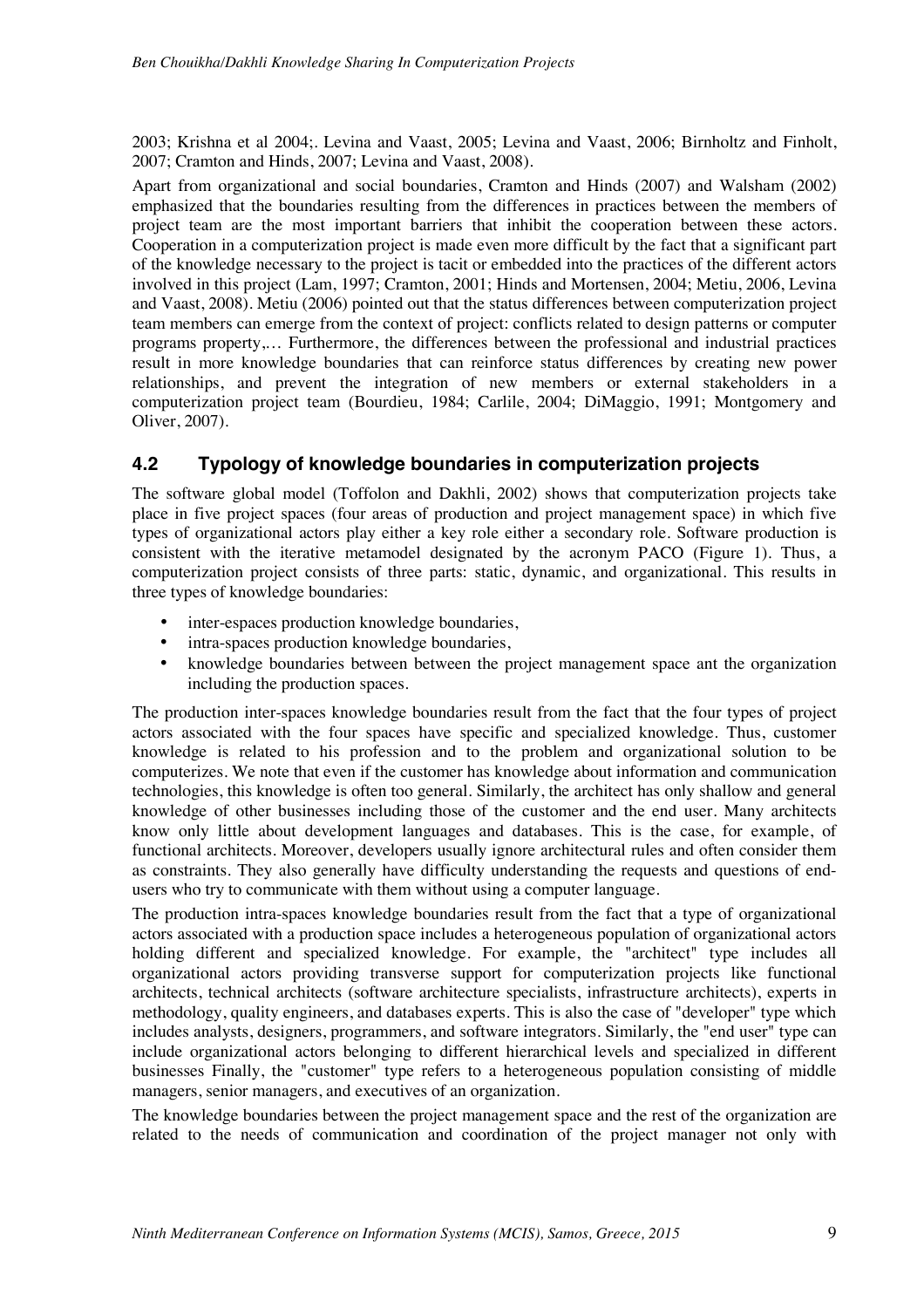organizational actors from the four production spaces, but also with the computerization project stakeholders. First, the project manager must interact with the customers to understand their needs and to report on the progress of the project. Second, he must also interact with the architect who helps him define a sustainable IT solution supporting the organizational solution. Third, the project manager must monitor the progress of their project, coordinate the project team and manage priorities, conflicts and resources. Finally, he must report to the project governance authorities. Thus, the project manager is in constant interaction with a heterogeneous population of organizational actors he does not share the specialized knowledge and expertise. It follows that computerization projects knowledge boundaries may be syntactic, semantic or pragmatic. In the remainder of this paper, the knowledge boundaries between the project management space and the organization are designated by the term "project management boundaries". The following table (Table 1) summarizes the computerization project types of knowledge boundaries.

| <b>Type</b>               | <b>Boundaries list</b>                     |  |  |
|---------------------------|--------------------------------------------|--|--|
| Inter-spaces              | - Customer - Architect                     |  |  |
|                           | - Architect - Developer                    |  |  |
|                           | - Developer – End user                     |  |  |
|                           | - End user - Customer                      |  |  |
| Intra-space               | - Architect - Architect                    |  |  |
|                           | - Developer - Developer                    |  |  |
|                           | - End user – End user                      |  |  |
|                           | - Customer - Customer                      |  |  |
| <b>Project management</b> | - Project manager - Customer               |  |  |
|                           | - Project manger – Architect               |  |  |
|                           | - Project manager – Developer              |  |  |
|                           | - Project manager – End user               |  |  |
|                           | - Project manager - Governance authorities |  |  |

*Table 1. Typology of knowledge boundaries in computerization projects* 

# **5 The management of computerization projects knowledge boundaries**

To manage boundaries knowledge in computerization projects, various boundary objects can be defined. Prior to listing examples of boundary objects, we propose a classification of these objects according to their main characteristics.

First, the three properties of boundary knowledge - the difference, the dependence, and the novelty identified by Carlile (2002) impact the producer/consumer contracts characterizing the relationships between organizational actors involved in computer projects. As a result, the boundary objects facilitating boundary knowledge management play an important role in improving the development and implementation of these contracts. Thus, a boundary object can have four roles: transfer, clarification, production, and communication.

In a computerization project, a transfer boundary object provides the actors involved in a syntactic knowledge boundary with a common language which helps them transfer the knowledge necessary to carry out the contract between them. A set of specifications for the development of accounting software is an example of transfer boundary object. A clarification boundary object reduces uncertainty and ambiguity inherent in a contract between organizational actors involved in a semantic boundary. This is the case, for example, of an informative prototype produced by the requirements engineering process (Toffolon and Dakhli, 2002). We note that a clarification boundary object may be an organizational actor. For example, a facilitator is a clarification boundary object as it helps the architect and the developer reduce the ambiguity inherent in the organizational solution to computerize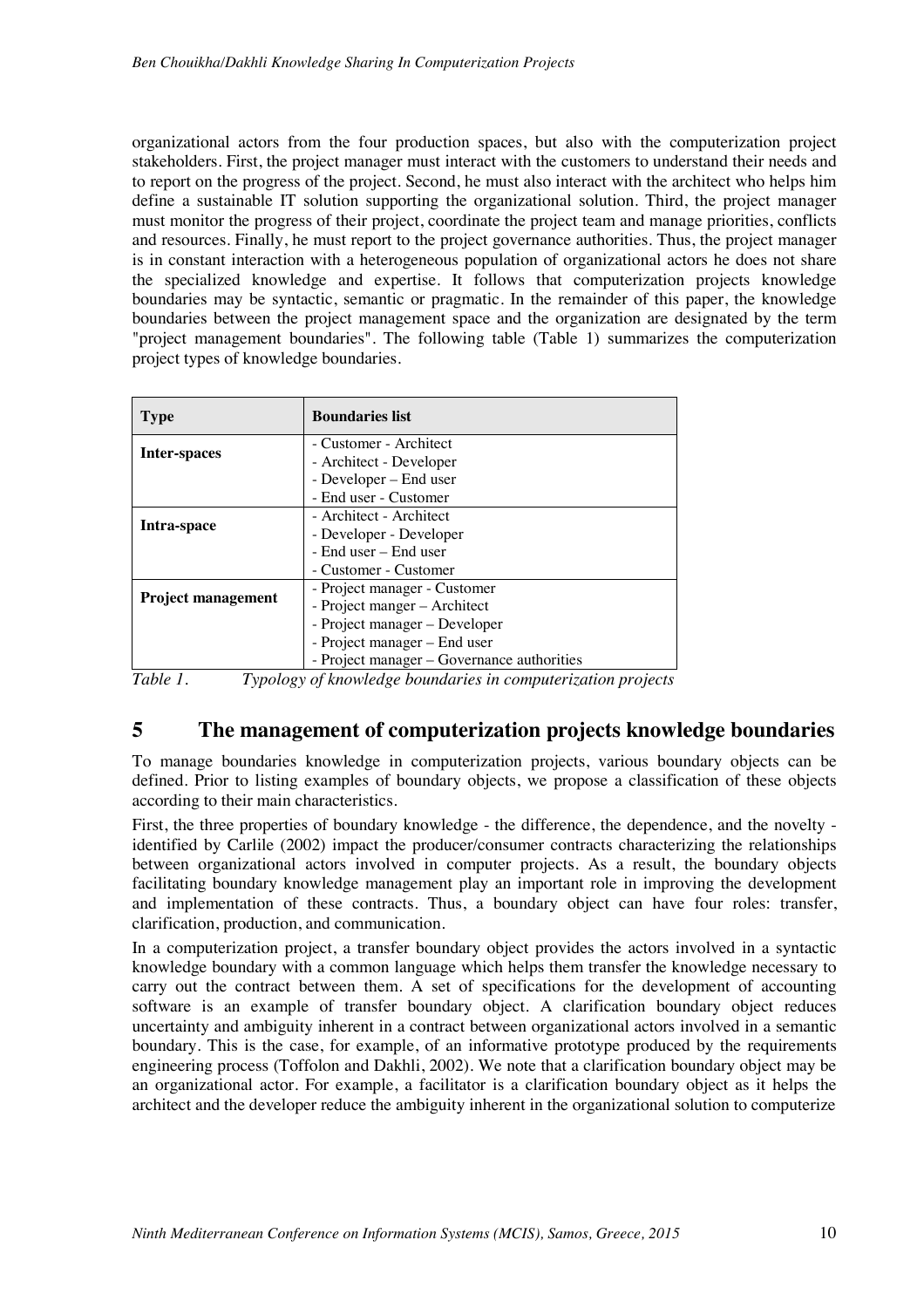Similarly, an architect immersed in a computerization project is a clarification boundary object as it helps developers understand the solution to implement, and the rules and architectural constraints to be taken into account. A production boundary object is a final artifact accepted by organizational actors participating in a knowledge boundary and preserved during the software lifecycle. For example, an architecture report validated by the customer and accepted by the project manager and the developer may be considered as a production boundary object. This is also the case of a software version accepted by the customer and the end-user who implements it in the operating space. Generally, production boundary objects permit managing pragmatic knowledge boundaries. However, such boundary objects can be used to manage a syntactic boundary in particular in the case of lack of novelty.

A communication boundary object enables managing project management boundaries which involve the project manager. Indeed, the project manager must communicate with various organizational actors concerned with the computerization project. Considering the heterogeneity of these actors and knowledge they hold, the project manager uses various communication boundary objects for management of project boundaries. For example, a simplified Gantt chart is a suitable communication boundary object for mangement of the Project manager – Customer boundary while a detailed GANTT chart, or a PERT chart are communication boundary objects for management of the Project manager – Developer boundary. Similarly, a dashboard describing synthetically the progress of the project and explaining the delays is a communication boundary object which help manage the Project manager border - governance authorities boundary. We note that the communication boundary objects are generally standardized and help manage the three kinds of knowledge boundaries.

Second, the boundary objects are derived from the three approaches proposed by Carlile (2004) depending on the knowledge boundaries to be managed (Feng et al., 2011). Thus, it is obvious that the transfer boundary objects are derived from the knowledge transfer approach. Similarly, the clarification boundary objects result from the interpretive approach. Moreover, the production boundary objects are often issued from the political approach. Indeed, such boundary objects are finished products which must reconcile the conflicting interests of organizational actors involved in a pragmatic boundary. However, if there is no novelty, a production boundary object can be derived from a knowledge transfer approach. Communication boundary objects may be derived from one of from the three approaches proposed by Carlile (2004). Indeed, since the content of communication boundary objects often includes indicators or instruments related to intangible artifacts, these objects should be consensual to reflect the conflicting viewpoints of the computerization project stakeholders. In this case, they may be considered the result of the political approach. In other cases, the communication boundary objects are derived from the interpretive approach. This is the case, for example, if an organizational actors involved in a knowledge frontier does not understand the meaning of the content of a communication boundary object. However, many standards of communication boundary objects exist and are accepted by most of the organizational actors involved in computerization projects. The relationships between knowledge boundaries management approaches (Carlile, 2004) and boundary objects are summarized in Table 2.

Finally, a boundary object can be described using three dimensions: boundary, role, and knowledge boundaries management approach. This provides a typology consisting of a large number of boundary objects associated with a computerization project. Certainly, all these boundary objects do not have the same weight in the management of knowledge boundaries of a computerization project. Nevertheless, that their number is important is an indicator of the complexity of knowledge boundaries and the difficulty of sharing knowledge in a computerization prject team. Table 3 provides examples of boundary objects used in computerization projects.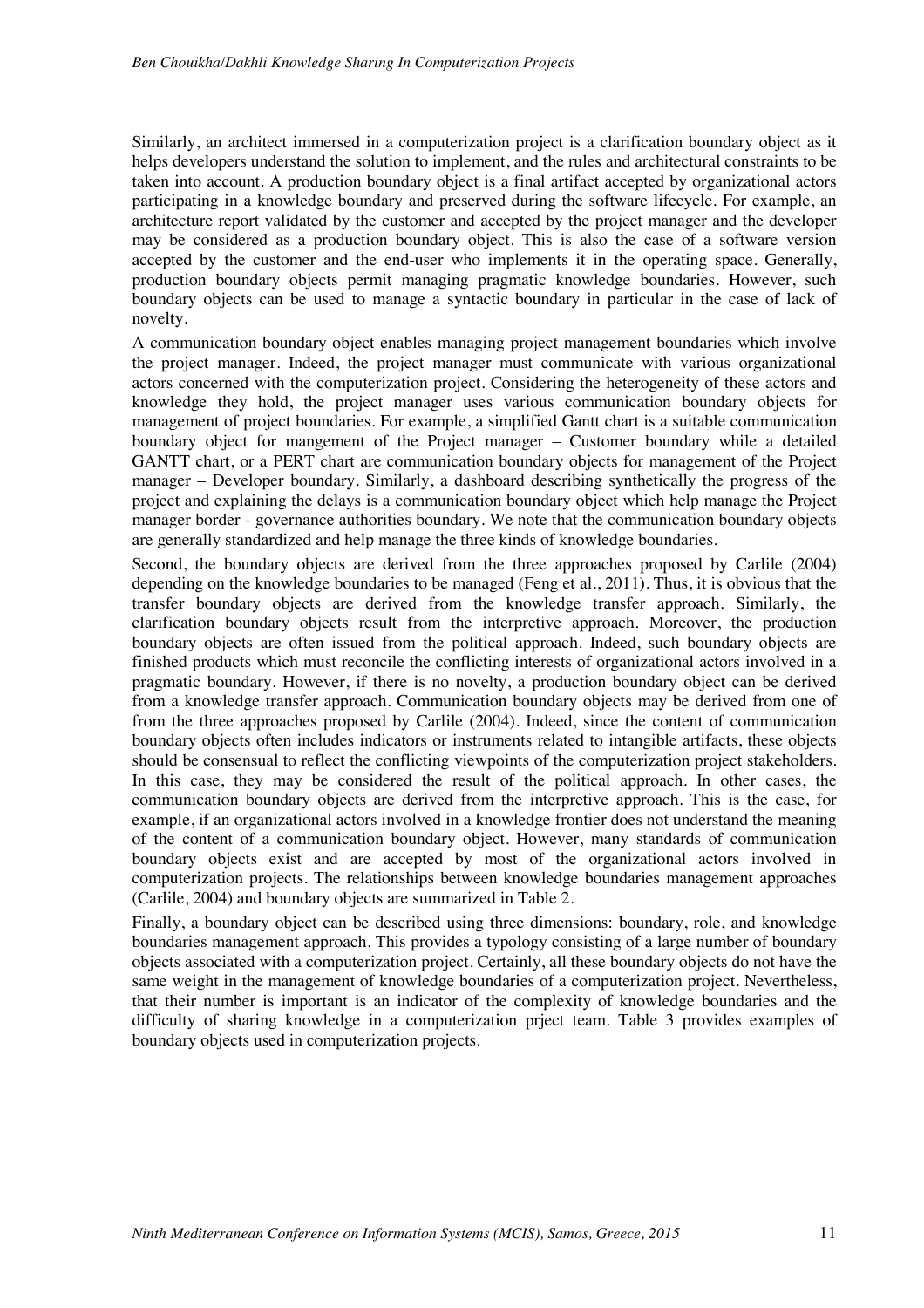| <b>Boundary object</b>               | Management approach of knowledge boundaries |
|--------------------------------------|---------------------------------------------|
| <b>Transfert boundary object</b>     | - Knowledge transfert approach              |
| <b>Clarification boundary object</b> | - Interpretive approach                     |
| <b>Production boundary object</b>    | - Political approach                        |
|                                      | - Knowledge transfert approach              |
| Communication<br>boundary            | - Political approach                        |
| object                               | - Interpretive approach                     |
|                                      | - Knowledge transfert approach              |

*Table 2: Relationships between knowledge boundaries management approaches (Carlile, 2004) and boundary objects* 

| <b>Boundary</b>                     | <b>Example of boundary object</b>   | Role            |
|-------------------------------------|-------------------------------------|-----------------|
| <b>Customer - Architect</b>         | - Specifications                    | - Transfert     |
|                                     | - Facilitator                       | - Clarification |
|                                     | - Architecture report               | - Production    |
| <b>Architect - Developer</b>        | - List of architecture rules to be  | - Transfert     |
|                                     | applied                             | - Clarification |
|                                     | - Architect immersed in the project | - Clarification |
|                                     | team                                | - Production    |
|                                     | - Access to architecture FAQ        |                 |
|                                     | - Architecture report               |                 |
| Developer - End user                | - Informative prototype             | - Clarification |
|                                     | - Mock up                           | - Clarification |
|                                     | - Training session                  | - Clarification |
|                                     | - Final software version            | - Production    |
| <b>End user - Customer</b>          | - Requirements list                 | - Transfert     |
|                                     | - Software evolution requests list  | - Transfert     |
| <b>Project manager - Governance</b> | - Project status dashboard          | - Communication |
| authorities                         |                                     |                 |
| <b>Project manager - Developer</b>  | - Detailed GANTT chart              | - Communication |
|                                     | - Reference schedule                | - Communication |
|                                     | - Meeting report                    | - Communication |
| <b>Developer - Developer</b>        | - Data model                        | - Production    |
|                                     | - Tested program to be integrated   | - Production    |
|                                     | - Access to development FAQ         | - Clarification |
|                                     | - Access to a repository of coding  | - Clarification |
|                                     | problems and their solutions        |                 |

*Table 3: Examples of boundary objects used in computerization projects* 

# **6 Research methodology**

In this section, we briefly present the case study, the data collection methodology, and the analysis of results.

# **6.1 The case study description**

The empirical validation of the approach presented in this article is based on a case study based on a development project of a reporting tool in an international insurance group. This group was formed through many mergers and acquisitions involving French and foreign insurance companies. It now brings together about 30,000 employees in several countries. The strategy of this group is to significantly increase its share in the savings market. The target customer segment consists of affluent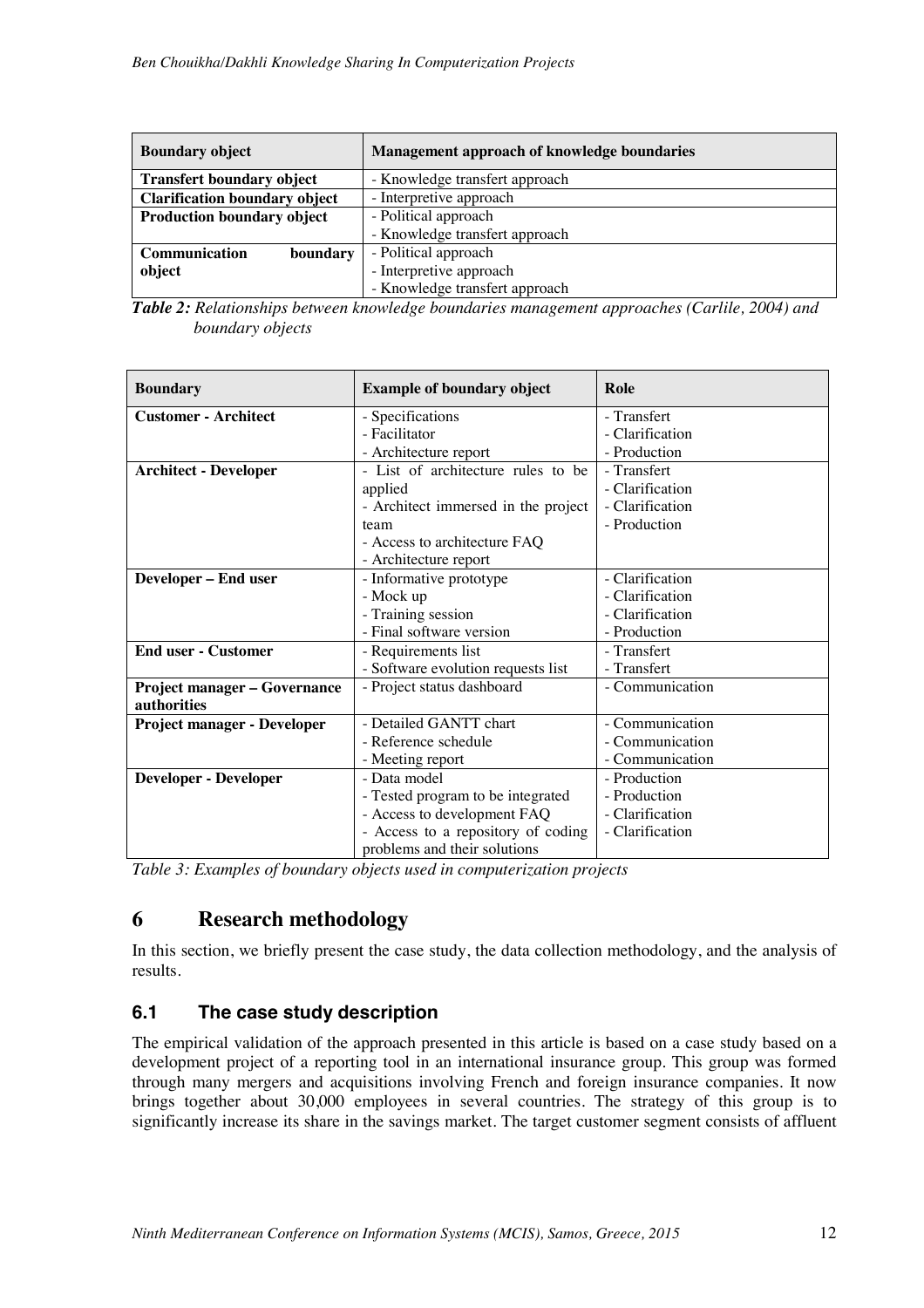customers able to save between  $100,000 \in \text{and } 500,000 \in \text{excluding real estate. To capture these}$ customers, the insurance group sets up a specific commercial approach and dedicated sales forces. In order to enable financial advisors to offer these customers the best quality of service, it is planned to provide them with a comprehensive reporting tool for monitoring saving and customers assets. The purpose of this tool - designated in the remainder of this paper by the acronym NREP (New Reporting) - is to provide financial advisors with a consolidated view of the assets of each customer, facilitate financial analysis of the customer assets portfolio, and provide each customer with a reporting on the status of his account. Similarly, the insurance group's marketing department has expressed interest in NREP tool and expect that this tool provides indicators that facilitate the implementation of marketing campaigns. In other words, the main functions of the reporting NREP tool conist in:

- providing customers with a high quality after-sales service,
- enabling the financial advisors and the customers share the same objective vision of saving contracts,
- enabling a delegation to each the customer of some acts of management related to its contracts (payment, buyout,...),
- help financial advisors preparing their interviews with customers,
- reduce the customer's telephone calls to his financial advisor,
- facilitate the framing and focus of marketing campaigns.

The NREP tool will be accessible to the customers so that their contracts are visible at any time. The process to be computerized describes the commercial approach followed by financial advisors to capture affluent customers targeted by the insurance group strategy. This process has four steps. The first step consists in making a diagnosis of the customer's wealth. This diagnosis is the basis from which the financial advisor defines the advice that he will propose to the customer. The second step perform simulations are performed to convince the customer by demonstrating the relevance and appropriateness of this advice. The third step consists in developing a reporting accessible at any time by the customer and the financial advisor in order to ensure the transparency of the relationships between the advisor and the customer. The fourth step is carried out by financial advisors and consists in monitoring the customers assets portofolio. Currently, financial advisors of the insurance group do not have a single, comprehensive view of all savings contracts of their customers. Certainly, many reporting tools are available within this insurance group and used by financial advisors. However, these tools do not allow financial advisors consolidate the results of their customers portfolios, present the following several analysis axes, and querying the customers portfolios and contracts using several criteria.

The tool NREP to be developed is a data container for financial advisors, customers and savings contracts. Data is managed by existing IT applications belonging to the insurance group's information system.

After a preliminary study, the insurance group to develop the NREP tool in house by its French subsidiary Information Systems Departement composed of an Architecture unit and a Development unit. The Architecture unit consists of functional architects, technical architects, methods experts, quality engineers, databases engineers, and experts in reusable technical components. These human resources are either employees of the insurance group or external consultants. The Development unit consists of analysts and designers who are either employees of the group or external consultants. Implementation, unit testing and integration testing of applications are carried out by an Indian "offshore" company. Software applications developed in house must respect the Information System architecture and urbanization rules published in a guide available to the Development unit. The computerization projects should be conducted according to a development method defined by the methods engineers. Despite this method is based on the waterfall lifecycle (Boehm, 1976, 1984), it enables software prototyping during the user's requirements definition phase and allows iterative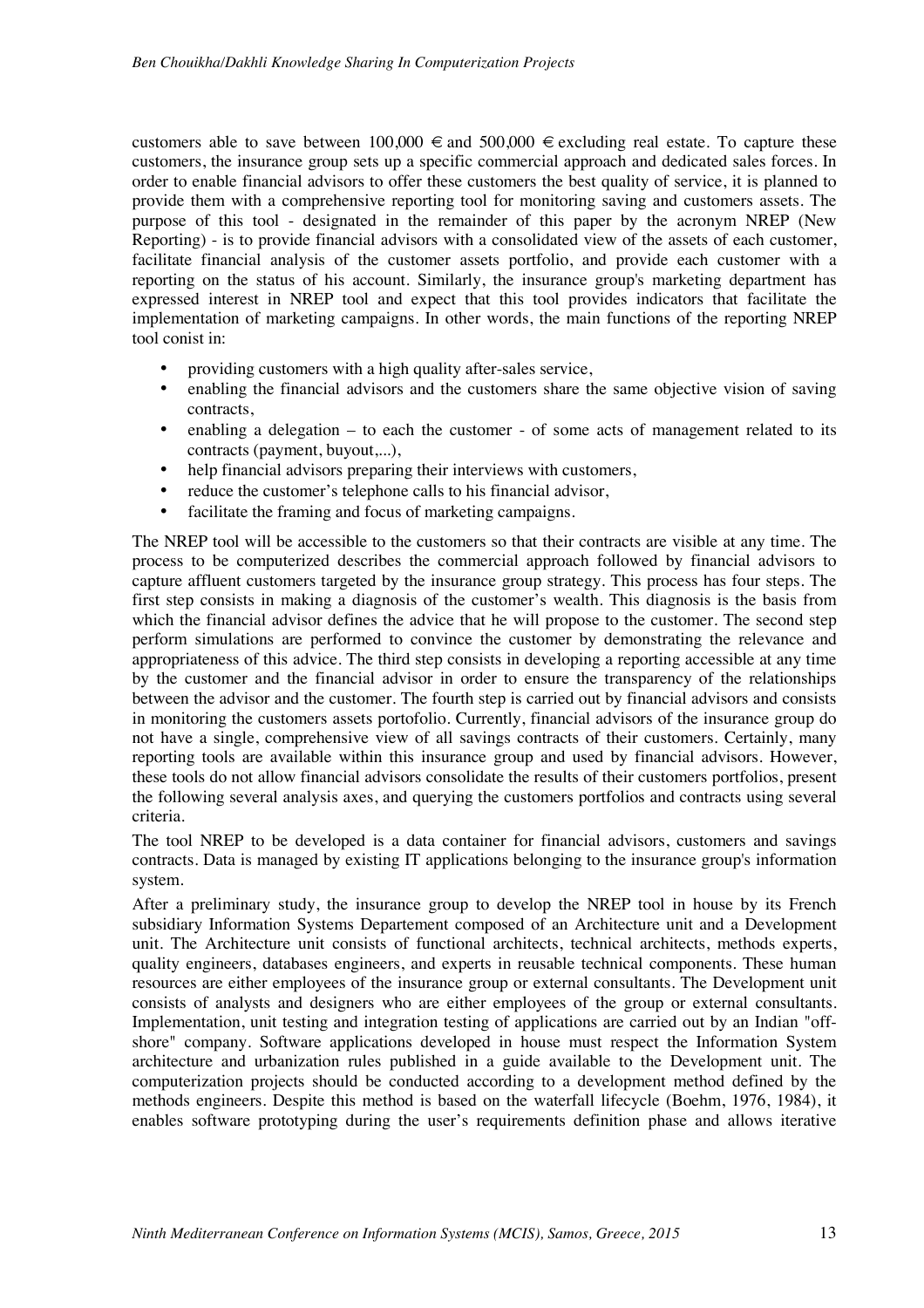development according to the spiral model (Boehm, 1988). Apart from the geographical and cultural dispersion of the NREP computerization project design and implementation teams, this project has two important challenges. On the one hand, users have not formally expressed their needs and requirements On the other hand, to take into account the diversity of savings contracts proposed by the insurance group, the NREP tool must be able to exchange informational flows with all applications that manage these contracts. It follows that the NREP tool must take into account the technical constraints (database structure, data format, interface constraints, ...) and the operational constraints (information availability, frequency of exchange, ...) of these applications.

#### **6.2 Data collection and results analysis**

The data collected is issued from two sources among those identified by Yin (1994). On the one hand, we have consulted the documents made available by the project manager or published on the project intranet, the documents available on the intranet site of the French subsidiary of the insurance group or in the documentation repository, and the documents provided by the Architecture unit. On the other hand, we have collected information on the project progress and key events that have affected it (delays, technical problems, organizational problems,...) through a non-participant observation that consisted in attending important meetings organized by the project manager (team meeting, steering committee) and exchanging informally with the members of the project team, the contributors to the project belonging to the Architecture unit, or other project stakeholders. The approach adopted to carry out our case study is an inductive qualitative method where field data are used to highlight concepts representative of the studied phenomenon (Thiétart, 1999).

Analysis of the information collected has confirmed the interest of this case study both at the level of the theoretical model evaluation, and in terms of its managerial implications. First, the organization of Information Systems Department of the the insurance group French subsidiary studied in this paper has many similarities with the organization suggested by the computerization project model presented above. Indeed, apart from the project management space represented by the project manager, the Architecture unit can be likened to the solution space while the construction space consists of the Development unit and the Indian "offshore"company. The problem space is composed of representatives of the NREP customers who are either members of the marketing department, or financial advisors. End users of NREP tool are grouped in the operation space. It follows that the computerization project model is appropriate to model the Information Systems Department which carries out the development of the NREP tool within the insurance group. Second, information collected allowed us to verify the existence of the knowledge boundaries identified by the theoretical model proposed in this paper.

On the one hand, the fact that the definition of the users needs and requirements is not described formally confirms the existence of a knowledge boundary between the problem side (problem space, operation space) and the solution side (solution space, construction space). This boundary is the source of users requirements definition problems which result in the failures of many compouterization projects. The solutions proposed in the literature to manage this boundary was not fully effective as they have analyzed this boundary holistically. In accordance with Brooks analysis (Brooks, 1987), our model considers that that the knowledge boundary between the problem and the solution sides may be broken down into four types: Customer – Architect, Project manager - Customer, Project manager - End user, Developer - End user. This decomposition permits suggesting appropriate means to handle each type knowledge boundary.

On the other hand, the diversity of professions within the solution side confirms the existence of knowledge boundaries both between the Architecture and Development units and within each unit. Indeed, the Architecture unit is peopled of experts who do not use the same practices and the same professional concepts while performing different activities. For example, the concepts and practices used by functional architects and database experts are different. Similarly designers and developers do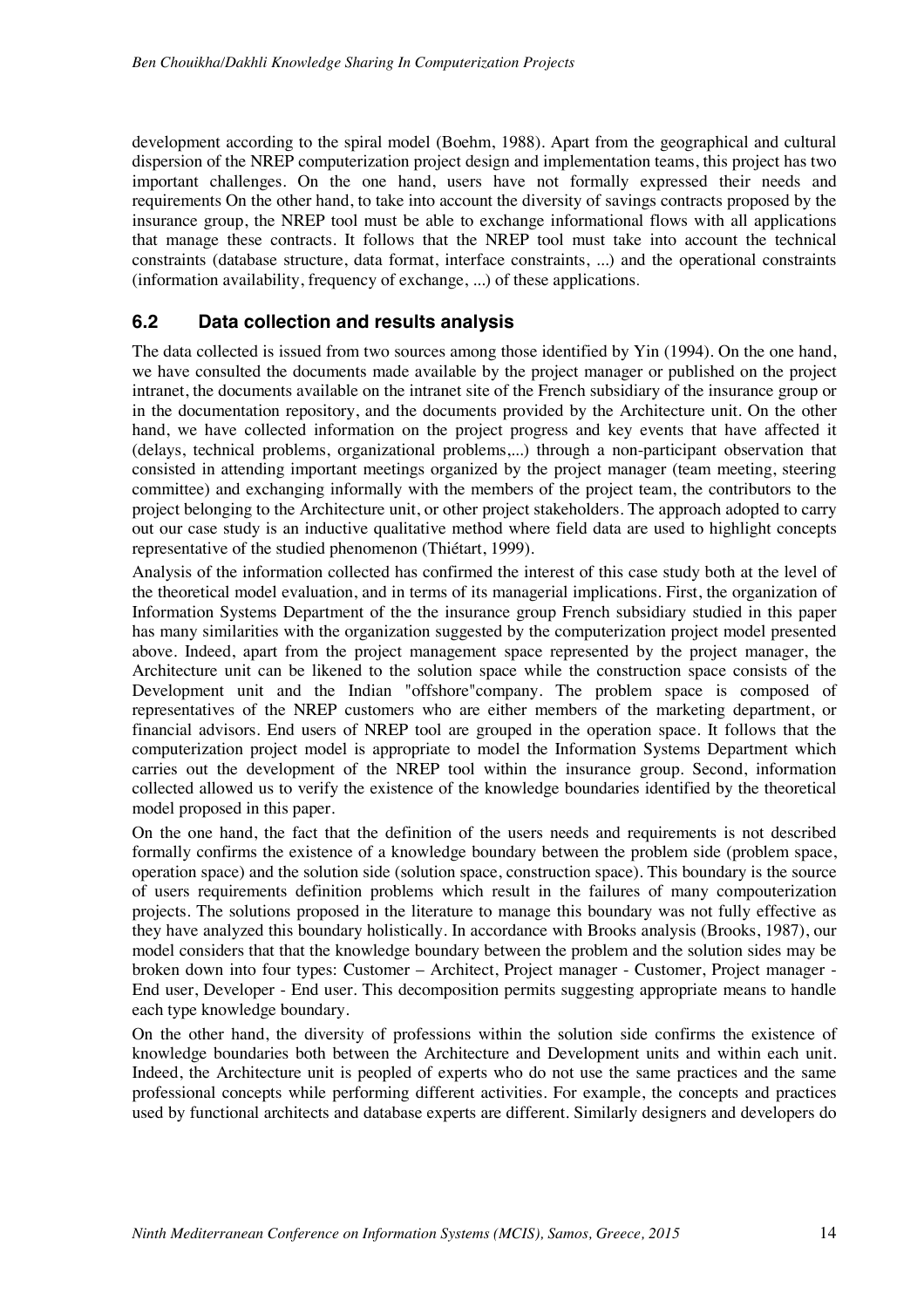not always understand the usefulness of architectural rules and methodological and quality assurance standards, imposed by the Architecture unit.

Furthermore, within the problem side, the diversity of end users and their representatives shows the existence of knowledge boundaries between end users and their representatives, between end-users, or between representatives of end users. For example, the concepts, practices, and interests of financial advisors differ significantly from those used by the marketing department members. Therefore, our model facilitates the detailed identification of knowledge boundaries in computerization projects. As a result, the application of this model to information collected as part of our case study permit us verifying the existence of the knowledge boundaries listed above (Table 1). In the rest of this section, we have focused on a subset of Knowledge borders whose analysis summarizes the main findings of our case study. These are the following knowledge boundaries.

In the remainder of this section, we have focused on a subset of knowledge boundaries whose analysis summarizes the main conclusions of our case study. These knowledge boundaries are the following:

- a knowledge boundary between the customer representatives and the functional architect involved in the project,
- a knowledge boundary between the functional architect and the technical architect involved in the project,
- a knowledge boundary between the functional and technical architects and the designers,
- a knowledge boundary between the designers and the offshore programmers,
- a knowledge boundary between the methods engineers and the project team.

Knowledge boundaries management took place through a series of decisions taken by the project manager and validated by the governance authorities. These decisions have impacted both the project team that the forms of collaboration between the various project stakeholders. Thus, a facilitator intervened during the early stages of the project to help the functional architect to understand all the business aspects to be taken into account in defining the architecture of the NREP tool. This facilitator is a former financial advisor who joined in recent years Information Systems Department as a manager of the computer systems technical and functional problems. This decision helps manage the knowledge boundary between the customer representatives and the functional architect involved in the project. Based on the information we have collected, the facilitator was found to be effective by the actors involved in this knowledge boundary between the customer representatives and the functional architect involved in the project. Therefore, the facilitator can be considered as a clarification boundary object which permits managing the Customer – Architect inter-spaces boundary. However, a business dictionary uniquely defining the different business concepts can also be considered as an additional clarification boundary object complementary to the facilitator boundary object.

The knowledge boundary between the functional architect and the technical architect involved in the project is an intra-space boundary that materializes a misunderstanding between these two actors due to the lack of a shared professional culture. Indeed, the technical architect is a former programmer who does not master the software application architecture (components, connectors) and has only vague notions of the functional architecture and business intelligence architecture. The functional architect has no significant experience in defining the software architecture of an application and does not master all the constraints related to the interfaces between components or between applications. To prevent these divergences of views between the technical and the functional architect, the project manager suggested that the functional architect introduces the technical architect to the basic concepts of decisional architecture. Although this training is deemed positive by the technical architect, his divergences with the technical architect persisted throughout our observation period. These divergences of views were compounded by a lack of trust between the two actors. They often surfaced in the meetings of the project team and working sessions with designers. Despite these viewpoints differences, the software architecture of the NREP tool has been developed on the basis of the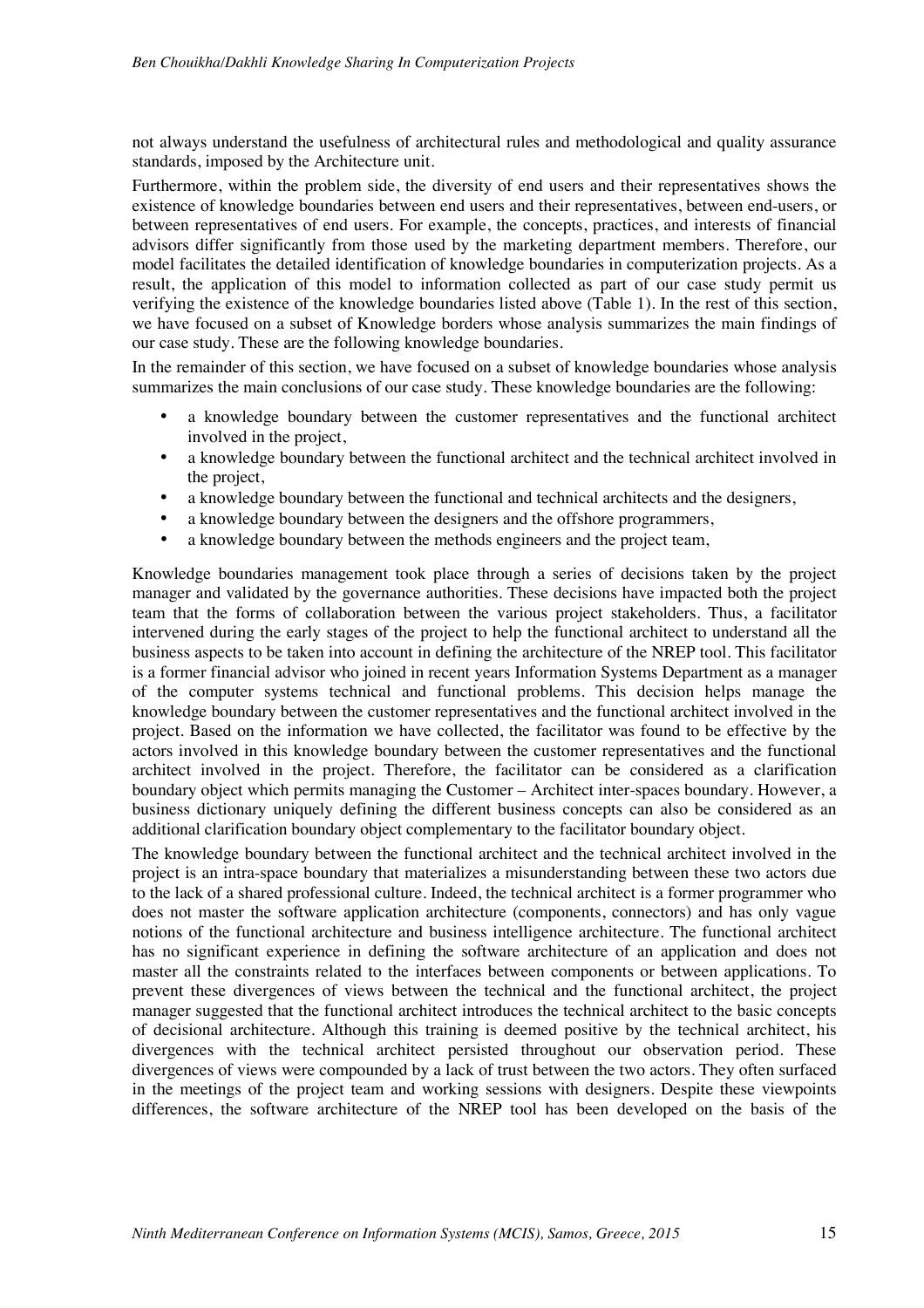functional architecture. Also, the training provided by the functional architect played only partially the role of clarification boundary object

The knowledge boundary between the architects (functional and technical) and the designers is an inter-spaces boundary that has been managed in three stages. First, a training session was conduced by the functional architect and the technical architect in order to familiarize the two designers with the basic concepts and constraints of the information systems architecture, and convince them that these concepts are useful. This training can be considered as a clarification boundary object unlike architectural guides, published by the Architecture unit, which was considered incomprehensible by the two designers. Second, prototypes of the NREP tool functional and software architectures were developed iteratively by both architects and discussed by the two designers over several working sessions. The functional and software architectures NREP tool have been defined following these sessions. Third, it was decided to immerse part-time a technical architect in the development teams (design, coding) to help designers and programmers implement the NREP tool functional and software architectures and verify that all features of this solution was taken into account. Apart from training, four boundary objects can be identified at this stage. There are two clarification boundary objects and two objects production boundary objects. The NREP tool functional and software architectures prototypes and the technical architect associated with the development team are clarification boundary objects. The NREP tool functional and software architectures are both production boundary objects.

The knowledge boundary between designers and offshore programmers is a complex intra-spaces boundary difficult to manage. The complexity of this boundary is due to the existence of three types of dispersions: geographic, linguistic, and cultural. The geographical dispersion reflects the remoteness of design and implementation teams. This remoteness was compounded by the linguistic dispersion caused by the problems of spoken and written languages of programmers and designers. Thus, the communication between the two parties - which took place by telephone, mail, or video conferencing has been difficult and resulted in many misunderstandings. The cultural dispersion, caused by differences in programmers and designers national cultures has fostered a climate of mistrust between the two parties which constituted a barrier to knowledge sharing. The communication difficulties between the programmers and designers, and the lack of English translation of documents and design standards to be respected explain the fact that there was no boundary object contributing the knowledge boundary management. In order to cope with the risks of failure of the project, the project manager has proposed to call upon an international consulting company composed of information systems consultants mastering both the English and French languages, including indian consultants. Following the approval of the project manager decision by the governance authorities, the international consulting company became the interlocutor of the project team and the architects and the mediator between them and the programmers of the Indian offshore company. This company has performed the English translation of the documents provided by the designers and the standards to be applied, and reported on the progress of programming work to the project manager. Similarly, it has realized the French translation of the documents prepared by the Indian programmers and provided a French version of the NREP tool to the Information Systems Departement for integration tests. At this stage, many boundary objects can be identified. For example, the French version of the NREP tool, the implementation documents translated into French, and the design documents translated into English are transfer boundary objects. We note that among these boundary objects, some will be packaged and delivered to end users. In this case, they will become production boundary objects. The status and progress reports provided by the international consulting company are communication boundary objects. Finally, the international consulting company can be considered as a clarification boundary object.

The knowledge boundary between methods engineers and the project team reflects the resistance of the designers to the application of the development defined and recommended by the Architecture unit. Although this method enables software prototyping and iterative development, it is perceived by designers as being too restrictive and a source of inconsistencies and long delays. To circumvent the designers resistance, the project manager has proposed to the methods engineers to cooperate with the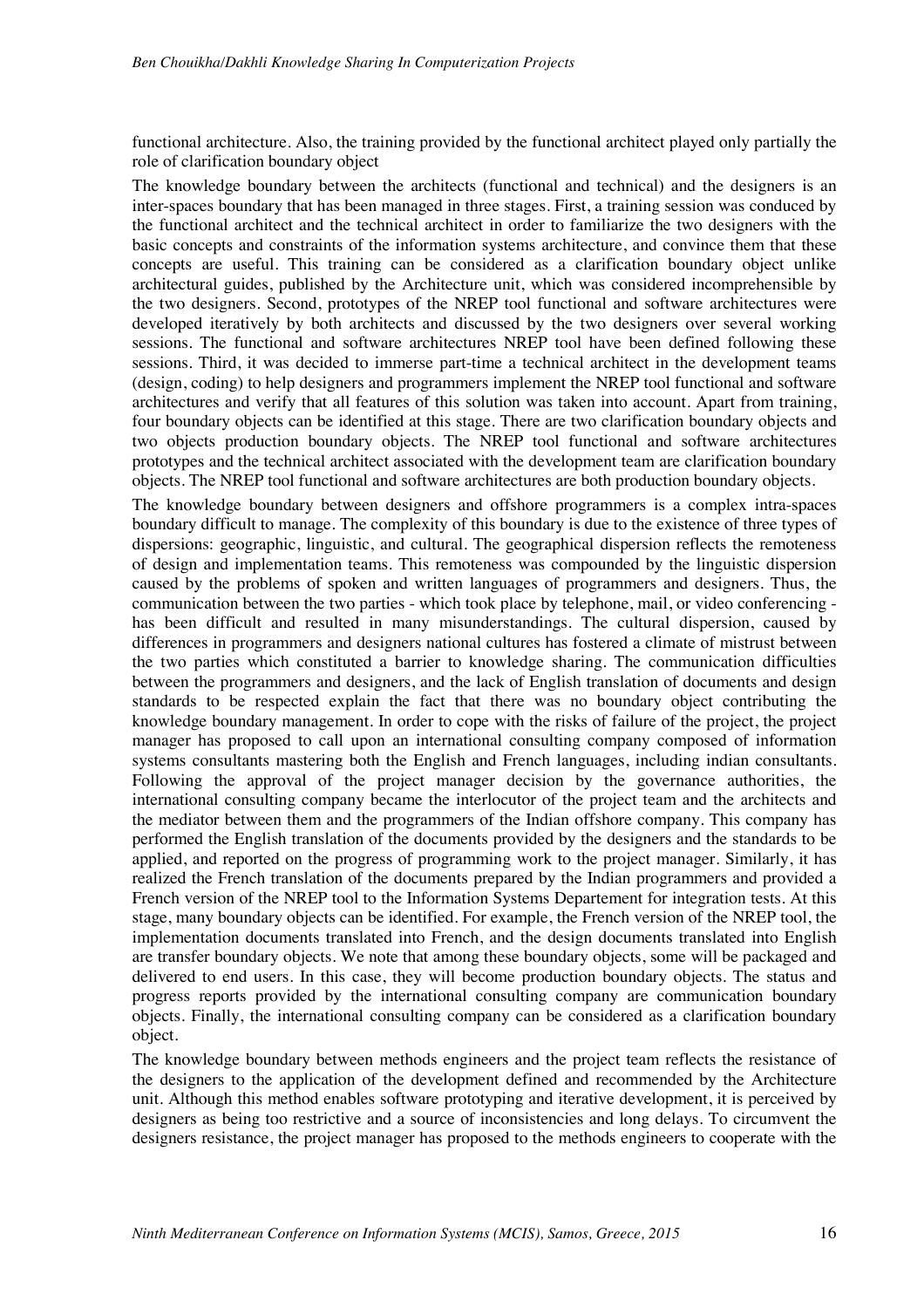designers in order to identify the methodological aspects and documentary standards whose application will have a significant added value for the project progress. This decision has not been approved by the governance authorities who feel that its implementation will be costly and cause delays. Thus, no boundary object was built to manage this knowledge boundary.

This case study presents three advantages. On the one hand, it allowed us to verify the interest of the approach proposed in this paper to identify the knowledge boundaries in a computerization project, and analyze the boundary objects that help manage them. Indeed, the existing studies of computerization projects knowledge boundaries are often descriptive and do not provide sufficient information to facilitate the knowledge sharing and help the project governance authorities take the appropriate decisions. On the other hand, it has provided information confirming the need to clarify the concept of boundary object. Since boundary objects are intended to facilitate knowledge sharing, such objects can take many forms. They can be informational artifacts, human beings with multiple skills, or organizational entities. This confirms some of the results obtained by Levina and Vaast (2005) and Carton and Farastier (2012) who have introduced the boundary actor concept. Moreover, to be effective, boundary objects in the form of informational artefacts must be built collectively by organizational actors involved in knowledge boundaries. This explains the positive role played by the training sessions, the informational prototypes in the management of knowledge boundaries in our case study. This also explains why the guides and standards built by a group of actors are not always effective boundary objects. Finally, we use this case study to highlight the following managerial implications:

- To manage inter-spaces knowledge boundaries, one can effectively use human actors with multiple skills as boundary objects.
- To manage the knowledge boundaries resulting from differences in national cultures or spoken or written languages, organizational entities can be effective boundary objects.
- To manage a knowledge boundary with a boundary object in the form of an informational artifact, all organizational actors involved in this boundary must participate in the construction of this boundary object.
- Setting up a business dictionary can help manage knowledge boundaries between the problem side and the solution side.

# **7 Conclusion and future reserach directions**

In this paper, we proposed a theoretical framework to analyze the knowledge boundaries in a computerization project and identifying the boundary objects that help manage them. The computerization project model used in this work is a generic computerized approach and not a particular computerization method. It is therefore open to all computeraization approaches and methods whatever their nature. The identification of computerization projects knowledge boundaries and boundary objects that help manage them is the first contribution of our article that provide an answer to the first research question. The interest of this analysis is related on the one hand, to its independence of existing computerized methods, and on the other hand, in the consideration - in each identified knowledge boundary – of all organizational actors who participate to it. For example, the Customer – Architect knowledge boundary takes into account not only the customer and the architect types but also the developer and end user types who play a secondary role respectively in solution space and the problem space. That each type of computerization project knowledge boundary includes many heterogeneous organizational actors who hold specialized knowledge permits highlighting the complexity of such boundaries and the difficulty to manage them. In addition, we have answered the second research question by defining a typology of boundary objects in the context of a computerization project and providing examples of such objects. The second contribution of our paper is related to the accuracy of the boundary object concept. Indeed, we have established that a boundary object can be either an informational artifact, an organizational actor, or an organizational entity. The third contribution of our paper results from the managerial implications of the approach we have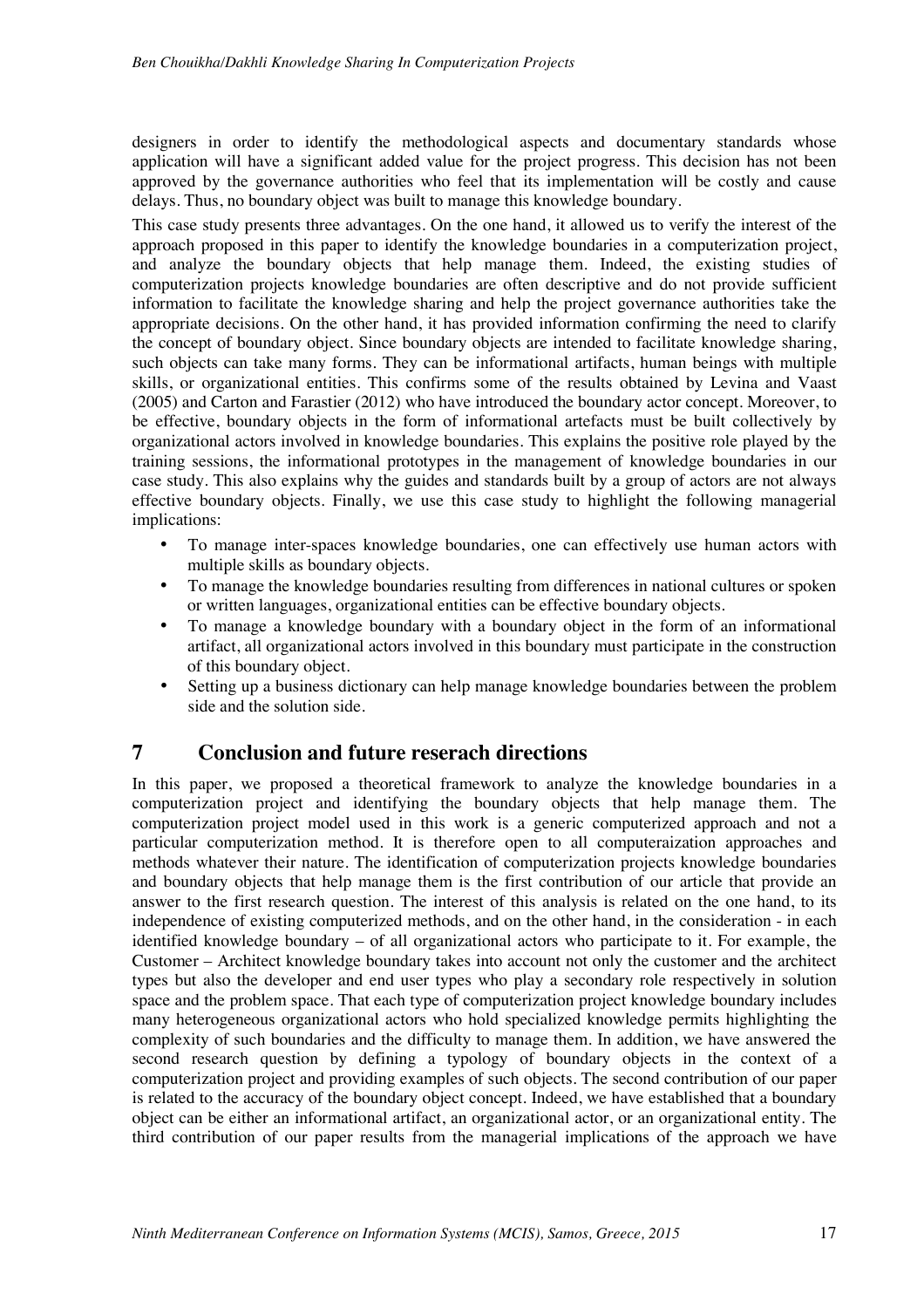proposed for the knowledge boundaries management. However, the analysis in this article should be more detailed and enough thorough to describe the production boundary objectsissued from the political approach. This is to specify in particular the role of national and organizational cultures in the shaping of production boundary objects if innovation and instability are not limited to technology but include social and cultural factors. This is the case, for example, of computerization projects in virtual organizations or post-merger organizations. Another important direction of research is to use the findings of this paper to build instruments that permit assessing the ability of computerization methods and approaches to promote the knowledge sharing.. Finally, the findings from the case study presented in this paper should be enhanced and consolidated with other case studies. This is a third research direction.

#### References

- Adler, P. and S. W. Kwon (2002). "Social capital: Prospects for a new concept." *Academy of Management Review* 27 (1), 17-40.
- Alchian, A. A. and H. Demsetz (1972). "Production, Information Costs and Economic Organization." *American Economic Review* 62 (5), 777-795.
- Argote, L. (1999). *Organizational Learning: Creating, Retaining, and Transferring Knowledge*. Norwell, MA: Kluwer.
- Arthur, M., De Fillippi, R. and C. Jones (2001). "Project-based learning as the interplay of career and company nonfinancial capital." *Management Learning* 32 (1), 97-11.
- Baetjer, H., Jr. (1998). "Software as Capital: An Economic Perspective on Software Engineering." Piscataway, New Jersey: The Institute of Electrical and Electronics Engineers.
- Becker, M. C. (2001). "Managing dispersed knowledge: organizational problems, managerial strategies, and their effectiveness." *Journal of Management Studies* 38 (7), 1037-1051.
- Ben Chouikha M. and S. Ben Dhaou Dakhli (2011). "Knowledge Sharing Enablers and Barriers: The Case of Virtual Organizations." In: *Proceedings of the IFIP-AIS MCIS'2011 conference*, Limassol, Cyprus, September 3-5, 2011.
- Ben Chouikha, M. (2010). "Design de l'Organisation Apprenante : Etude de Cas Longitudinale des Equipes de Projet NOKIA SIEMENS NETWORKS. " Thèse de doctorat, Université de Paris-IX Dauphine, Paris.
- Birnholtz, J. and T. Finholt (2007). "Cultural Challenges to Leadership in Cyberinfrastructure Development." In: *Leadership at a Distance: Research in Technology- Supported Work*, S. Weisband (ed.), New York: Lawrence Erlbaum Associates, 195-207.
- Boehm B. W. (1988). "A Spiral Model of Software Development and Enhancement." *IEEE Computer* 21 (5), 61-72.
- Boehm, B. W. (1976). "Software Engineering." *IEEE Transactions on Computers* C25 (12), 1226- 1241.
- Boehm, B.W. (1984). "Verifying and Validating Software Requirements and Design specifications." *IEEE Software* 1 (1), 75-88.
- Bourdieu, P. (1984). *Distinction: A Social Critique of the Judgment of Taste*. Cambridge, MA: Harvard University Press.
- Bredillet, C. N. (2004). "Projects: Learning at the edge of organization." In: P. W. Morris and J. K. Pinto (Eds.), *The Wiley Guide to Managing Projects*. Hoboken: John Wiley & Sons.
- Briers M. and W. F. Chua (2001). "The role of actor-networks and boundary objects in management accounting change: a field study of an implementation of activity-based costing." *Accounting. Organizations and Society* 26, 237-269.
- Brooks, F. P. Jr. (1987). "No Silver Bullet-Essence and Accidents of Software Engineering." *IEEE Computer* 20 (4), 10-19.
- Brooks, F. P. Jr. (1995). *The Mythical Man Month: Essays on Software Engineering*. Reading, M.A.: Addison-Wesley.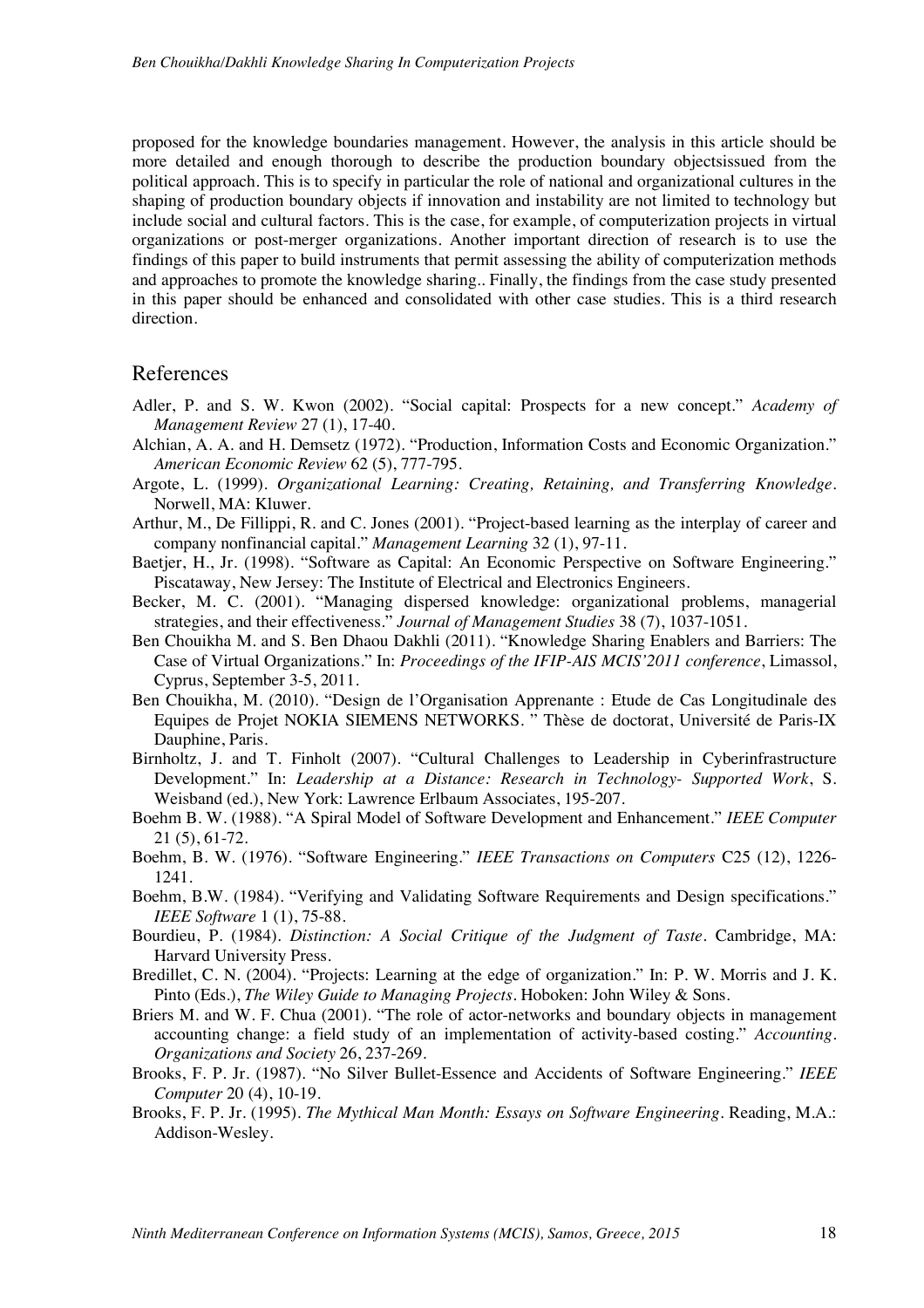- Brown, J. S. and P. Duguid (2001). "Knowledge and organization: A socialpractice perspective." *Organization Science* 12, 198–213.
- Carlile, P. R. (2002). "A Pragmatic View of Knowledge and Boundaries: Boundary Objects in New Product Development." *Organization Science*, 13 (4), 442-455.
- Carlile, P. R., and C. Østerlund (2005). "Relations in Practice: Sorting Through Practice Theories on Knowledge Sharing in Complex Organizations." *Information Society* 21 (2), 91-107.
- Carlile, P. R. and E. S. Rebentisch E. S. (2003). "Into the Black Box: The Knowledge Transformation Cycle." *Management Science* 49 (9), 1180-1195.
- Carlile, P. R. (2004). "Transferring, Translating, and Transforming: An Integrative Framework for Managing Knowledge across Boundaries." *Organization Science* 15 (5), 555-568.
- Carton, S. and A. Farastier (2012). "Intégration des connaissances client dans un projet en systèmes d'information : influence de l'environnement de connaissance du projet." *Revue Systèmes d'Information et Management* 17 (2).
- Chan, R. and M. Rosemann (2001). "Managing knowledge in enterprise systems." *Journal of Systems and Information Systems* 5 (2), 37–53.
- Chan, Y. E. (2001). "Why Haven't We Mastered Alignment? The Importance of the Informal Organization Structure." *MIS Quarterly Executive* 1 (2), 97-112.
- Coase, R. (1937). "The Nature Of The Firm." *Economica* 4, 386-405, Traduction Française: *Revue Française d'Economie* 2 (1), 133-163.
- Coupe, R. T. and N. M. Onodu (1996). "An empirical evaluation of the impact of CASE on developer productivity and softw are quality." *Journal of Information Technology* 11 (2), 173-181.
- Cramton, C. D. and P. J. Hinds (2007). "Intercultural Interaction in Distributed Teams: Salience of and Adaptations to Cultural Differences." In: *Proceedings of the Academy of Management Annual Meeting, Best Papers*. G. Salomon (ed.), Philadelphia, PA, August 3-8.
- Cramton, C. D. (2001). "The Mutual Knowledge Problem and Its Consequences for Dispersed Collaboration." *Organization Science* 12 (3), 346-371.
- Dakhli, S. (1998). "Le Prototypage." Thèse de doctorat, Université de Paris-IX Dauphine, Paris.
- De Vaujany, F.-X. (2009). *Les grandes approches théoriques du système d'information*. Paris Editions Hermès-Lavoisier.
- DiMaggio, P. J. (1991). "Social Structure, Institutions, and Cultural Goods: The Case of the United States." In: *Social Theory for a Changing Society*. P. Bourdieu and J. S. Coleman (eds.), Boulder, NY: Westview Press, pp. 133-155.
- Ekstedt, E. (2002). "Contracts of work in a project based economy." in Sahlin Andersson, K., Söderholm, A. (Eds.), *Beyond project management – New perspectives on the temporary – permanent dilemma*. Liber, Malmö: pp. 59-77.
- Engwall, M. (2003). "No project is an island: linking projects to history and context, Research Policy." 32 (5), 789-808.
- Espinosa, J. A., Cummings, J. N., Wilson, J. M. and B. M. Pearce (2003). "Team Boundary Issues across Multiple Global Firms." *Journal of Management Information Systems*. 19 (4), 157-190.
- Faraj, S. and L. Sproull (2000). "Coordinating expertise in software development teams." *Management Science* 46 (12), 1554–1568.
- Fayad, M., Henry D. and D. Bougali (2002). "Enterprises Frameworks." *Software Practice and Experience* 32, 735-786.
- Feng; Y., Ye, H. and S. L Pan (2011). "Delivering Knowledge Across Boundaries: A Case Study of Bankco's Offshoring Projects." *Pacific Asia Journal of the Association for Information Systems* 3 (3), 57-79. Available at: http://aisel.aisnet.org/pajais/vol3/iss3/4.
- Finlay, P. N. and A. C. Mitchell (1994). "Perceptions of the Benefits From the introduction of CASE: An Empirical Study." *MIS Quarterly* 18 (4), 353-370.
- Gurbaxani V. and S. Whang (1991). "The Impact of Information Systems on Organizations and Markets." *Communications of the ACM* 34 (1), 59-73.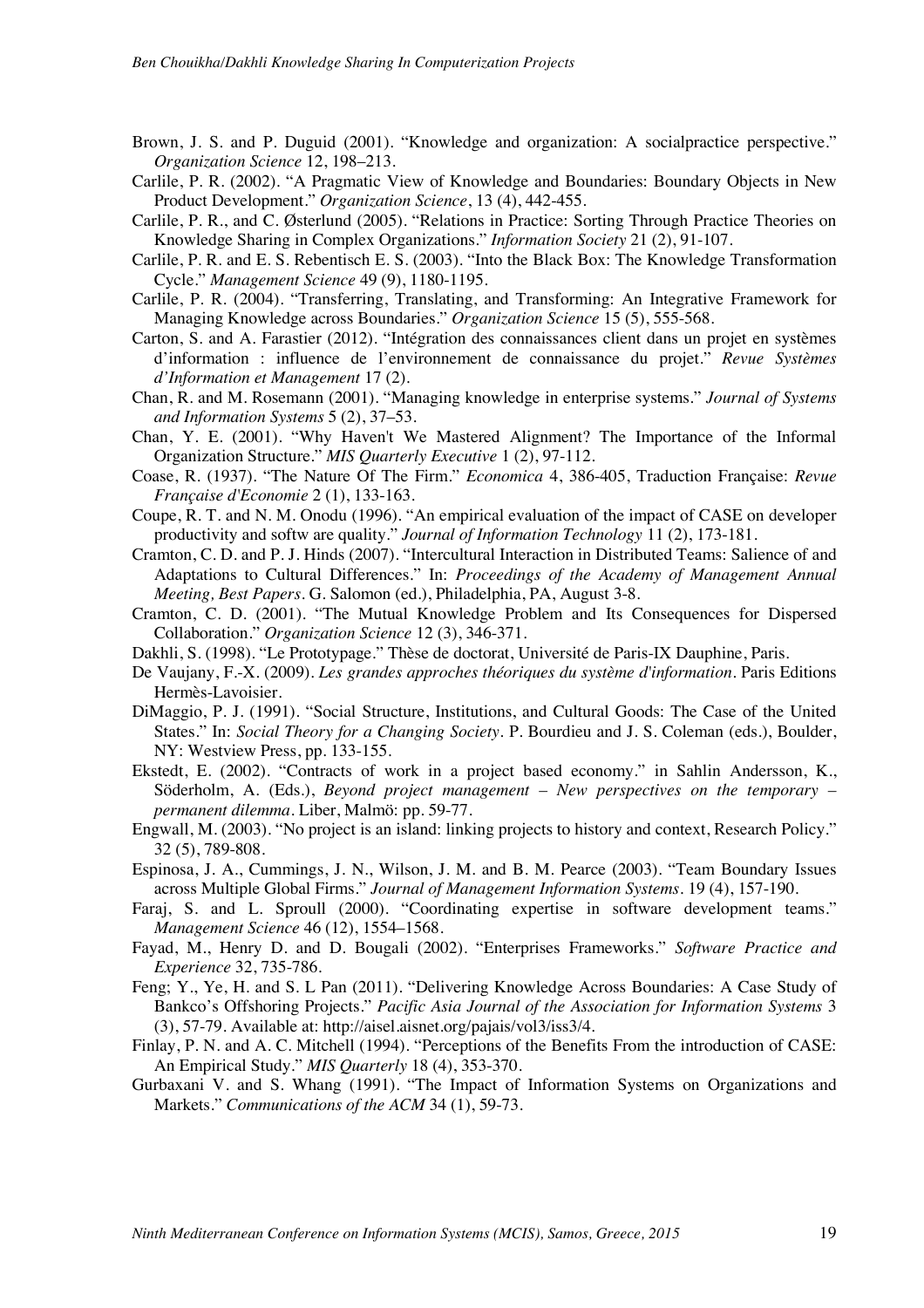- Hardy, C., Lawrence, T. B. and D. Grant (2005). "Discourse and Collaboration: The Role of Conversations and Collective Identity." *Academy of Management Review* 30 (1), 58-77.
- Henderson, J. C. and N. Venkatraman (1994). "Strategic Alignment: A Model for Organizational Transformaton via Information Technology." In: Allen, T. J. and Scott Morton, M. S. (Eds.), *Information Technology and the corporation of the 1990s*. Research Studies. Oxford: Oxford University Press.
- Henderson, J. C. and N. Venkatraman (1993). "Strategic alignment: Leveraging information technology for transforming organizations." *IBM Systems Journal* 32 (1), 472-484.
- Hinds, P. J. and M. Mortensen (2004). "Understanding Conflict in Geographically Distributed Teams: The Moderating Effects of Shared Identity, Shared Context, and Spontaneous Communication." *Organization Science* 16 (3), 290-307.
- Hirschheim, R. and R. Sabherwal (2001). "Detours toward Strategic Information Systems Alignment." *California Management Review* 44 (1), 87-108.
- Hoegl, M. and H. G. Gemuenden (2001). "Teamwork Quality and the Success of Innovative Projects: A Theoretical Concept and Empirical Evidence." *Organization Science* 12 (4), 435-449.
- Horio, H. and C. Watanabe (2008). "The Paradox of a Service-Oriented Economy for Sustainability: Co-Evolution between Innovation and Resources Effectuation by a Global Complement." *Journal of Services Research* 8 (1), 155-176.
- Jensen, M. C. and W. H. Meckling (1976). "Theory of the Firm: Managerial Behavior, Agency Costs and Ownership Structure." *Journal of Financial Economics* 3 (4), 305-360.
- Kakati, M. (2002). "Mass customization needs to go beyond Technology." *Human Systems Management* 21, 85–93.
- Kaulio, M. A. (2008). "Project leadership in multi-project settings: Findings from a critical incident study. *International Journal of Project Management* 26 (4), 338-347.
- Koskinen, K. U., Pihlanto, P. and H.Vanharanta (2003). "Tacit Knowledge Acquisition and Sharing in a Project Work Context." *International Journal of Project Management* 21 (4), 281-290.
- Kotha, S. (1995). "Mass customization: Implementing the Emerging Paradigm for Competitive Advantage." *Strategic Management Journal* 16, Special Issue, 21–42.
- Krishna, S., Sahay, S. and G. Walsham (2004). "Cross-Cultural Issues in Global Software Outsourcing." *Communications of the ACM* 47 (4), 62-66.
- Lam, A. (1997). "Embedded Firms, Embedded Knowledge: Problems of Collaboration and Knowledge Transfer in Global Cooperative Ventures." *Organization Studies* 18 (6), 973-996.
- Leavitt, H. J., (ed.) (1963). *The Social Science of Organizations, Four Perspectives*. Englewood Cliffs, New Jersey: Prentice-Hall.
- Leonard-Barton, D. (1995). *Well Springs of Knowledge: Building and Sustaining the Sources of Innovation*. Boston, MA: Harvard Business School Press.
- Leseure, M. J., and N. J. Brookes (2004). "Knowledge management benchmarks for project management." *Journal of Knowledge Management* 8 (1), 103-116.
- Levina, N., and E. Vaast (2008). "Innovating or Doing as Told? Status Differences and Overlapping Boundaries in Offshore Collaboration." *MIS Quarterly* 32 (2), 307-332.
- Levina, N., and E. Vaast (2005). "The Emergence of Boundary Spanning Competence in Practice: Implications for Implementation and Use of Information Systems." *MIS Quarterly* 29 (2), 335-363.
- Levina, N., and E. Vaast (2006). "Turning a Community into a Market: A Practice Perspective on It Use in Boundary-Spanning." *Journal of Management Information Systems* 22 (4), 13-38.
- Levina, N. (2005). "Collaborating on Multiparty Information Systems Development Projects: A Collective Reflection-in-Action View." *Information Systems Research* 16 (2), 109-130.
- Litwak, E. and L. F. Hylton (1962). "Interorganizational Analysis: A hypothesis on coordination agencies." *Administrative Science Quarterly* 6, 395–420.
- Longépé, C. (2006). *Le Projet d'Urbanisation du SI*. Paris: Editions Dunod.
- Lundin, R. A. and A. Soderholm (1995). "A Theory of the temporary organization." *Scandinavian Journal of Management* 11 (4), 437-455.